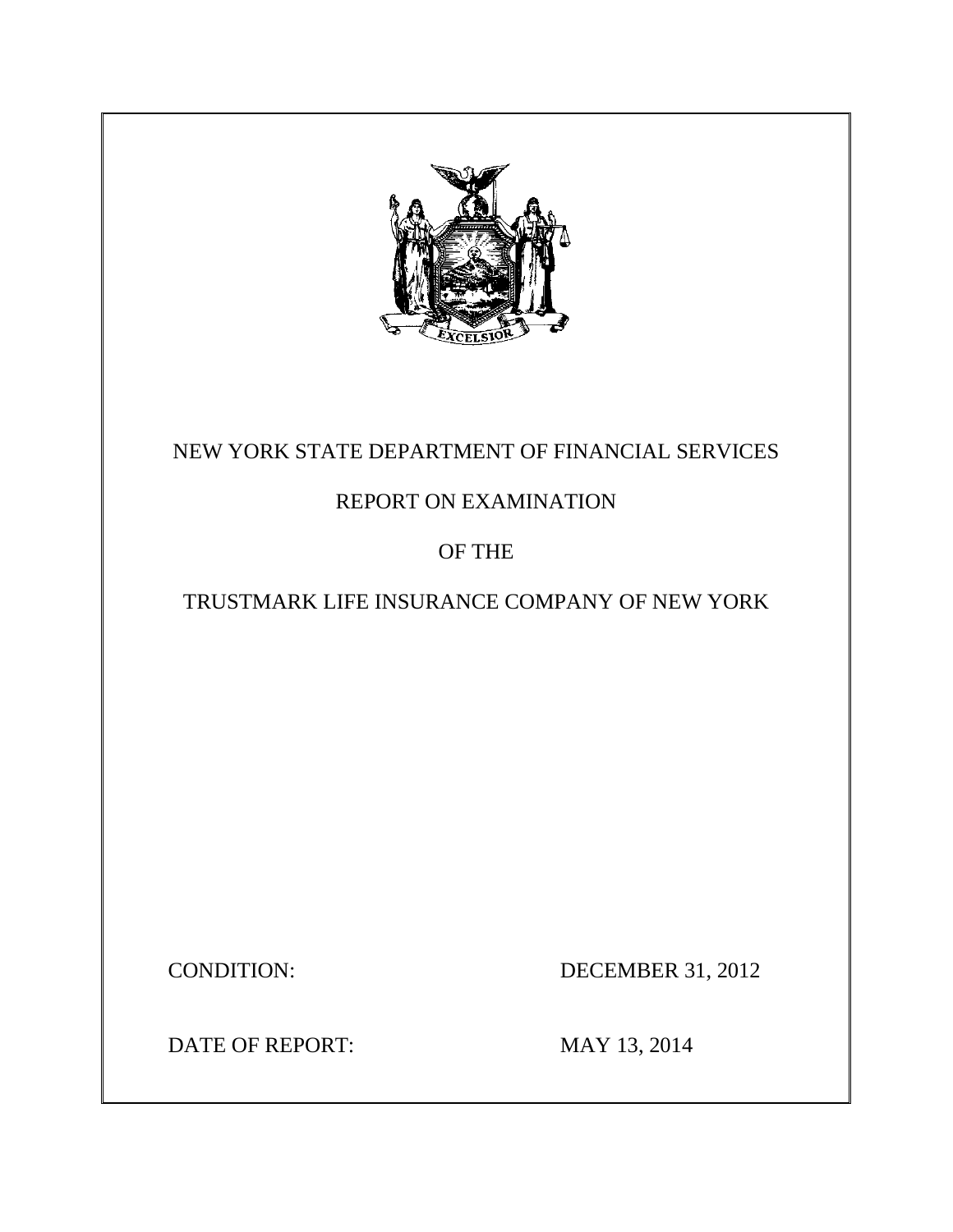## NEW YORK STATE DEPARTMENT OF FINANCIAL SERVICES

### REPORT ON EXAMINATION

### OF THE

### TRUSTMARK LIFE INSURANCE COMPANY OF NEW YORK

## AS OF

## DECEMBER 31, 2012

DATE OF REPORT: MAY 13, 2014

EXAMINER: FLORA EGBUCHULAM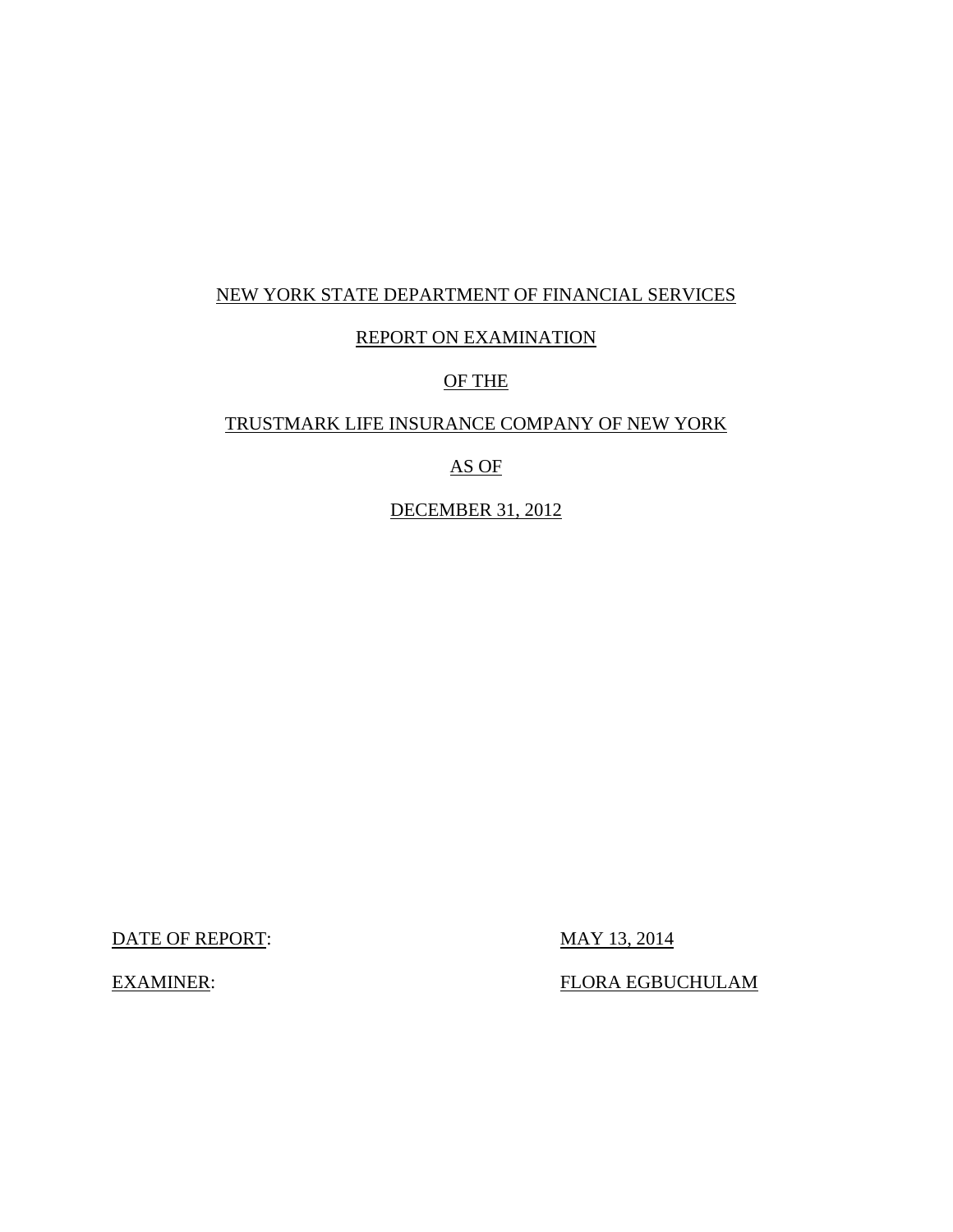## TABLE OF CONTENTS

| <b>ITEM</b>      |                                     | PAGE NO.       |
|------------------|-------------------------------------|----------------|
| 1.               | <b>Executive summary</b>            | $\overline{2}$ |
| 2.               | Scope of examination                | 3              |
| 3.               | Description of Company              | 5              |
|                  | A. History                          | 5              |
|                  | B. Holding company                  | 5              |
|                  | C. Organizational chart             | 6              |
|                  | D. Service agreements               | $\overline{7}$ |
|                  | E. Management                       | 10             |
| $\overline{4}$ . | Territory and plan of operations    | 12             |
|                  | A. Statutory and special deposits   | 12             |
|                  | <b>B.</b> Direct operations         | 12             |
|                  | C. Reinsurance                      | 12             |
| 5.               | Significant operating results       | 13             |
| 6.               | <b>Financial statements</b>         | 15             |
|                  | A. Independent accountants          | 15             |
|                  | <b>B.</b> Net admitted assets       | 15             |
|                  | C. Liabilities, capital and surplus | 16             |
|                  | D. Condensed summary of operations  | 17             |
|                  | E. Capital and surplus account      | 18             |
| 7.               | Market conduct activities           | 19             |
|                  | A. Advertising and sales activities | 19             |
|                  | B. Underwriting and policy forms    | 19             |
|                  | C. Treatment of policyholders       | 21             |
| 8.               | Summary and conclusions             | 24             |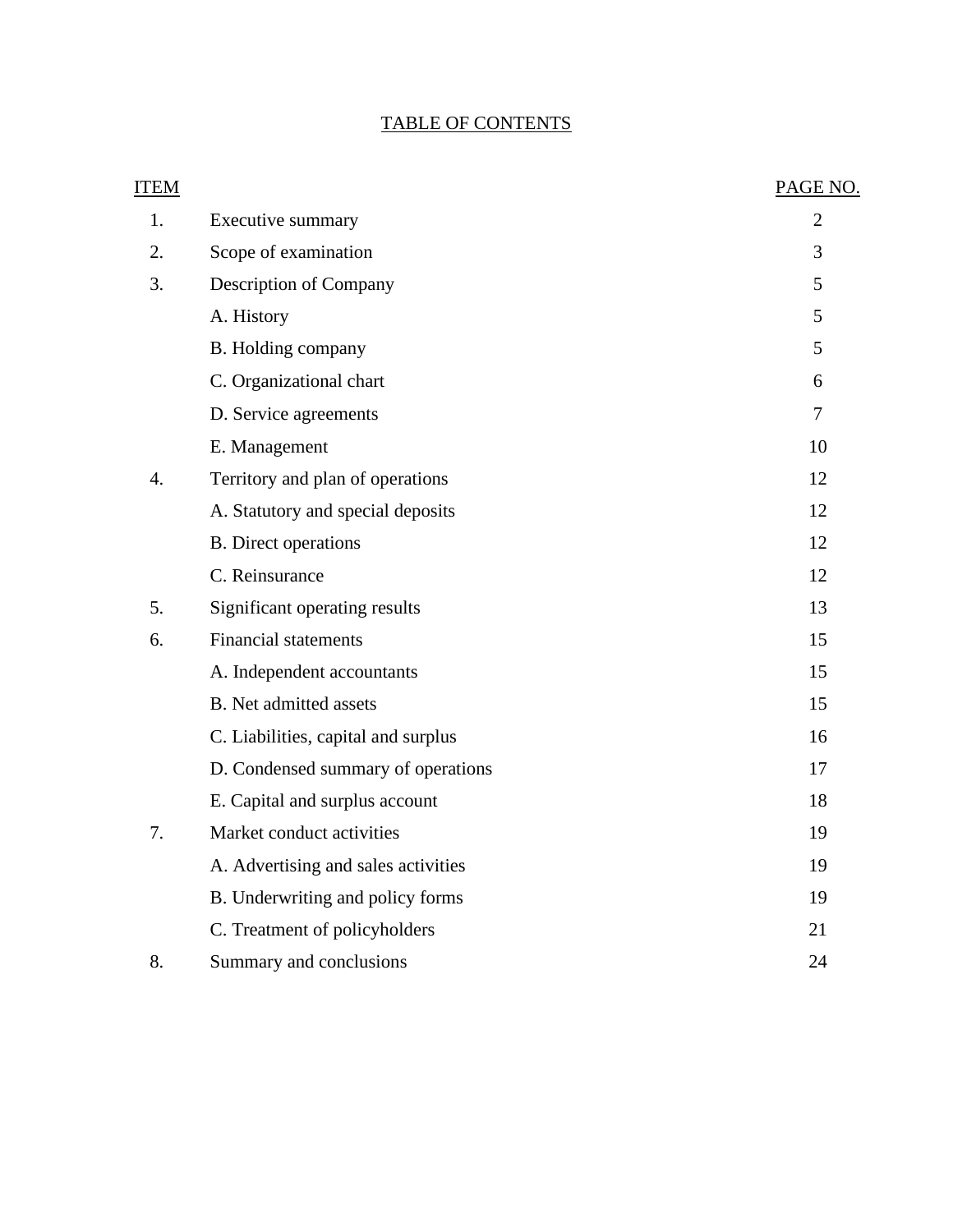

## NEW YORK STATE DEPARTMENT<sub>of</sub> FINANCIAL SERVICES

Andrew M. Cuomo Governor

Maria T. Vullo Superintendent

August 27, 2018

Honorable Maria T. Vullo Superintendent of Financial Services New York, New York 10004

Madam:

In accordance with instructions contained in Appointment No. 30991 dated September 3*,*  2013 and annexed hereto, an examination has been made into the condition and affairs of Trustmark Life Insurance Company of New York, hereinafter referred to as "the Company," at its home office located at 126 South Swan Street, Albany, NY 12210.

Wherever "Department" appears in this report, it refers to the New York State Department of Financial Services.

The report indicating the results of this examination is respectfully submitted.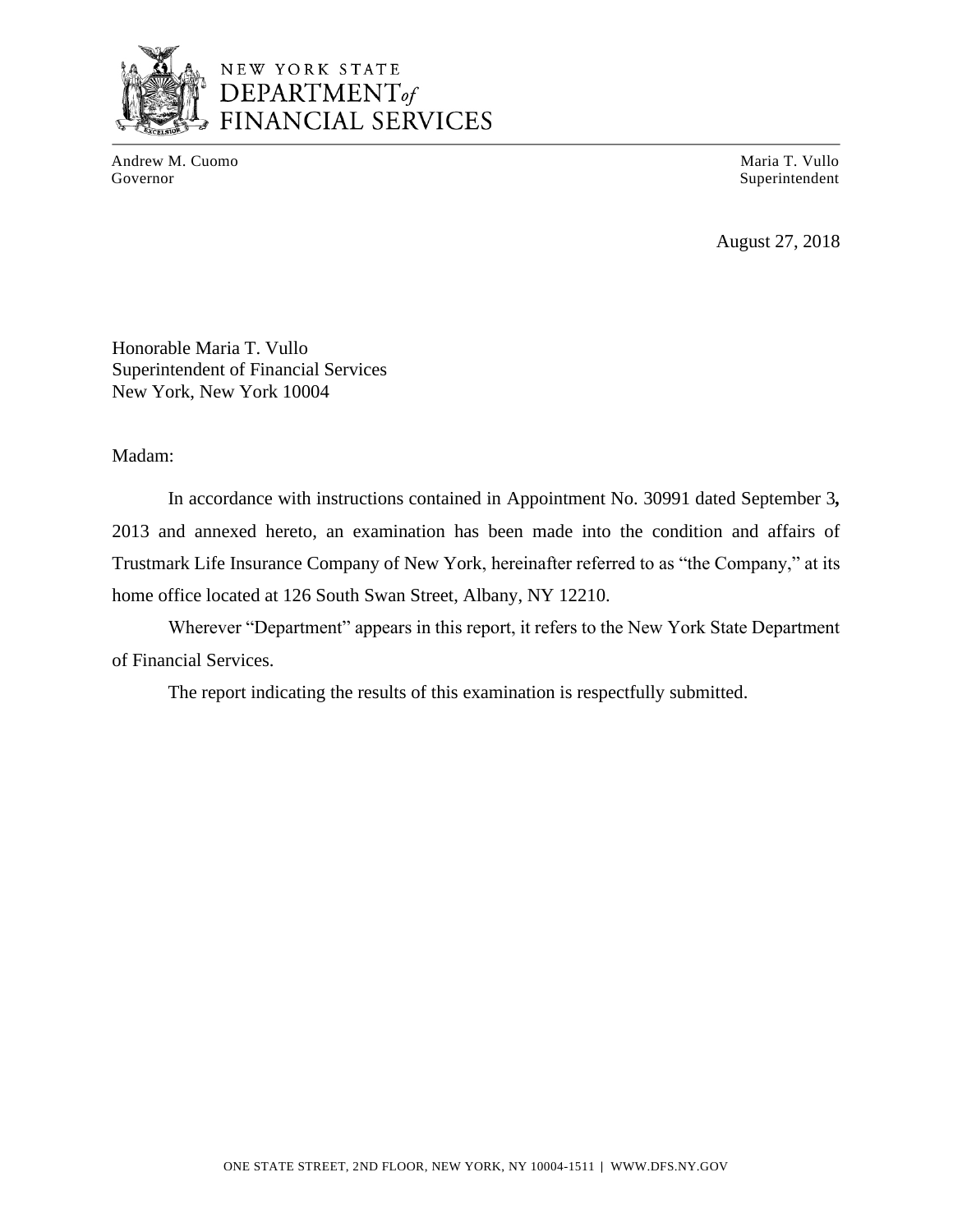### 1. EXECUTIVE SUMMARY

The material violations and recommendation contained in this report are summarized below.

- The Company violated Section 4211(a) of the New York Insurance Law by failing to notify the Superintendent at least ten days prior to the election of directors. (See item 3E of this report)
- The Company violated Sections 91.3 and 91.4(a)(5)(f)(1) of Department Regulation No. 33 by failing to allocate administrative and investment advisory expenses for services received from affiliates in the same manner that was used to allocate expenses to the major annual statement lines of business. (See Section 3D of this report)
- The Company violated various sections of Department Regulation No. 74 and Section  $3209(b)(1)(A)$  by utilizing the Buyer's Guide with incomplete disclosures; failing to provide either a quotation, illustration, or preliminary information at or prior to application; and by utilizing sales illustrations that did not contain all required disclosures;. (See item 7B of this report)
- The Company violated Section  $3211(a)(1)$  of the New York Insurance Law by failing to provide a premium notice prior to termination of the policy. The Company violated Section 3211(b)(2) by providing premium notice with incomplete disclosures. The examiner recommends that in cases where proper lapse notice was not provided. the Company investigate and pay the appropriate beneficiary or beneficiaries, the total death benefit due under the policies where death occurred within one year of policy lapse processing. (See item 7C of this report)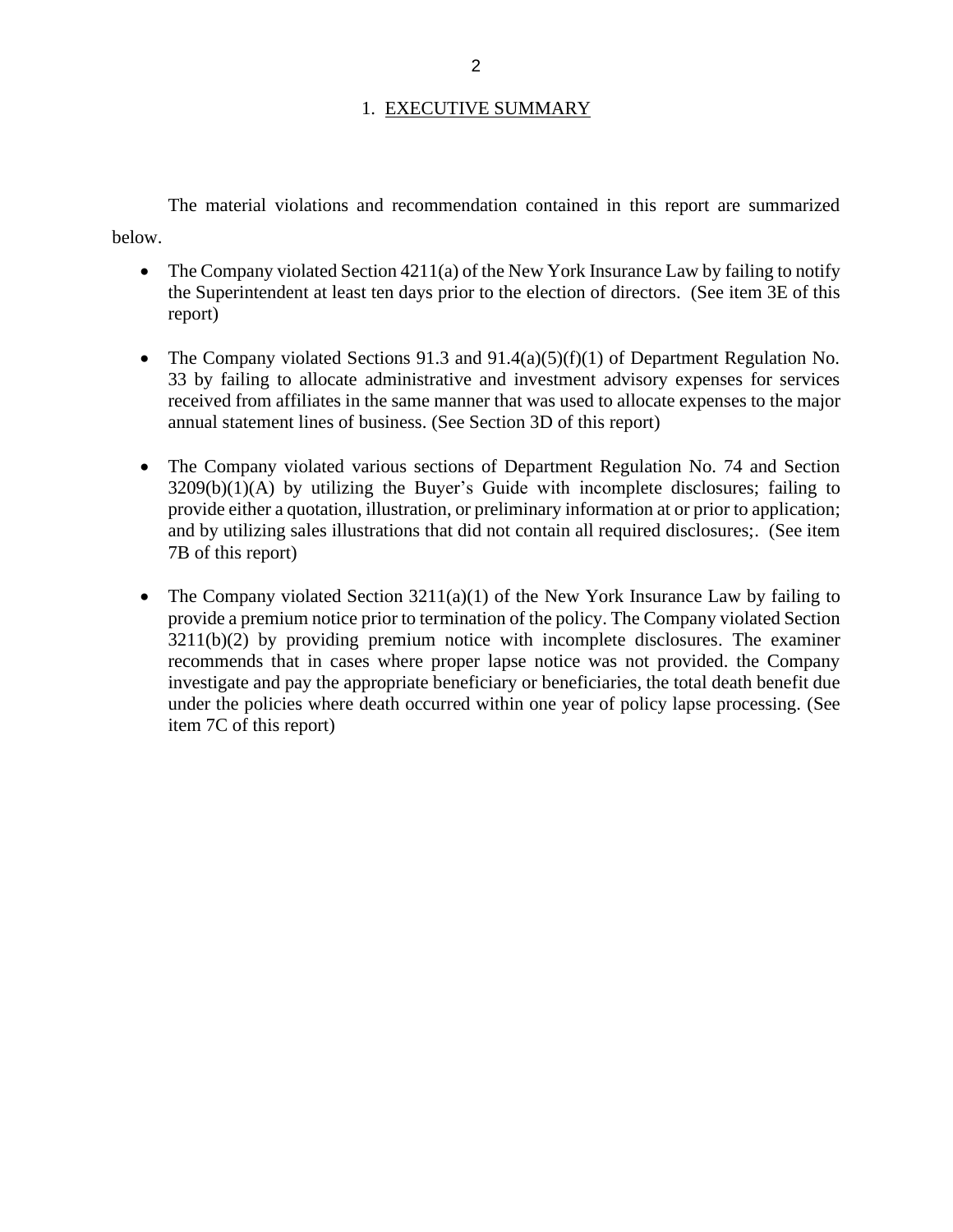#### 2. SCOPE OF EXAMINATION

This is the first examination of the Company since it commenced business on June 17, 2009. The examination of the Company was a full scope examination as defined in the *NAIC Financial Condition Examiners Handbook, 2013 Edition (the "Handbook").* The examination covers the period from June 17, 2009, through December 31, 2012. The examination was conducted observing the guidelines and procedures in the Handbook and, where deemed appropriate by the examiner, transactions occurring subsequent to December 31, 2012, but prior to the date of this report (i.e., the completion date of the examination) were also reviewed.

In the course of the examination, a review was also made of the manner in which the Company conducts its business and fulfills its contractual obligations to policyholders and claimants. The results of this review are contained in item 7 of this report.

The examination was conducted on a risk focused basis in accordance with the provisions of the Handbook published by the National Association of Insurance Commissioners ("NAIC"). The Handbook guidance provides for the establishment of an examination plan based on the examiner's assessment of risk in the insurer's operations and utilizing that evaluation in formulating the nature and extent of the examination. The examiner planned and performed the examination to evaluate the current financial condition as well as identify prospective risks that may threaten the future solvency of the insurer. The examiner identified key processes, assessed the risks within those processes and evaluated the internal control systems and procedures used to mitigate those risks. The examination also included assessing the principles used and significant estimates made by management, evaluating the overall financial statement presentation, and determining management's compliance with New York statutes and Department guidelines, Statutory Accounting Principles as adopted by the Department and annual statement instructions.

This examination leveraged the work resulting from the examination of Trustmark Life Insurance Company ("Trustmark Life"), the Company's parent and an Illinois domestic life insurer. The Illinois Department of Insurance (ILDOI) conducted their examination of Trustmark Life for the period ending December 31, 2012. A copy of their workpapers were provided to the examiners. The IT systems, corporate governance, and control environments are essentially the same for Trustmark Life and the Company; as a result, the examination team leveraged the work performed by the ILDOI wherever possible throughout the examination.

The Company is not subject to Model Audit Rule ("MAR") or Sarbanes-Oxley Act of 2002 ("SOX") requirements.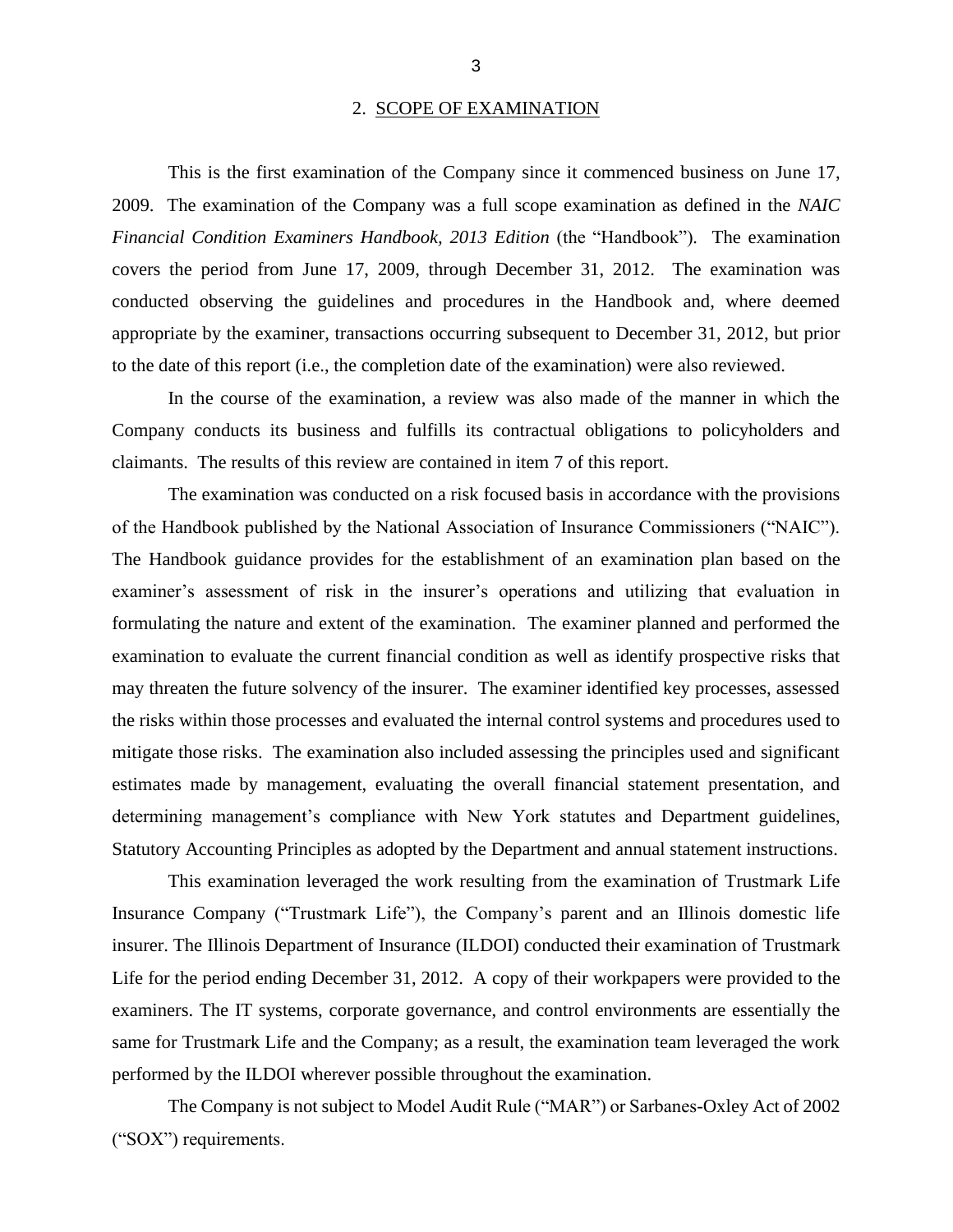The Company was audited annually, for the years 2009 through 2011 by the accounting firm of Ernst and Young; and for the year 2012 by Deloitte and Touche. The Company received an unqualified opinion in all three years. Certain Deloitte and Touches' audit workpapers were reviewed and relied upon in conjunction with this examination. The Company shares an internal audit department with its parent and other affiliates within the holding company. Neither the Company nor its parent is subject to the Sarbanes-Oxley Act of 2002 ("SOX") or the Model Audit Rule ("MAR") requirements. The Company has Internal Controls over Financial Reporting ("ICFR") processes to safeguard financial reporting. Where applicable, ICFR workpapers and reports were reviewed and portions relied upon for this examination.

This report on examination is confined to financial statements and comments on those matters which involve departure from laws, regulations or rules, or which require explanation or description.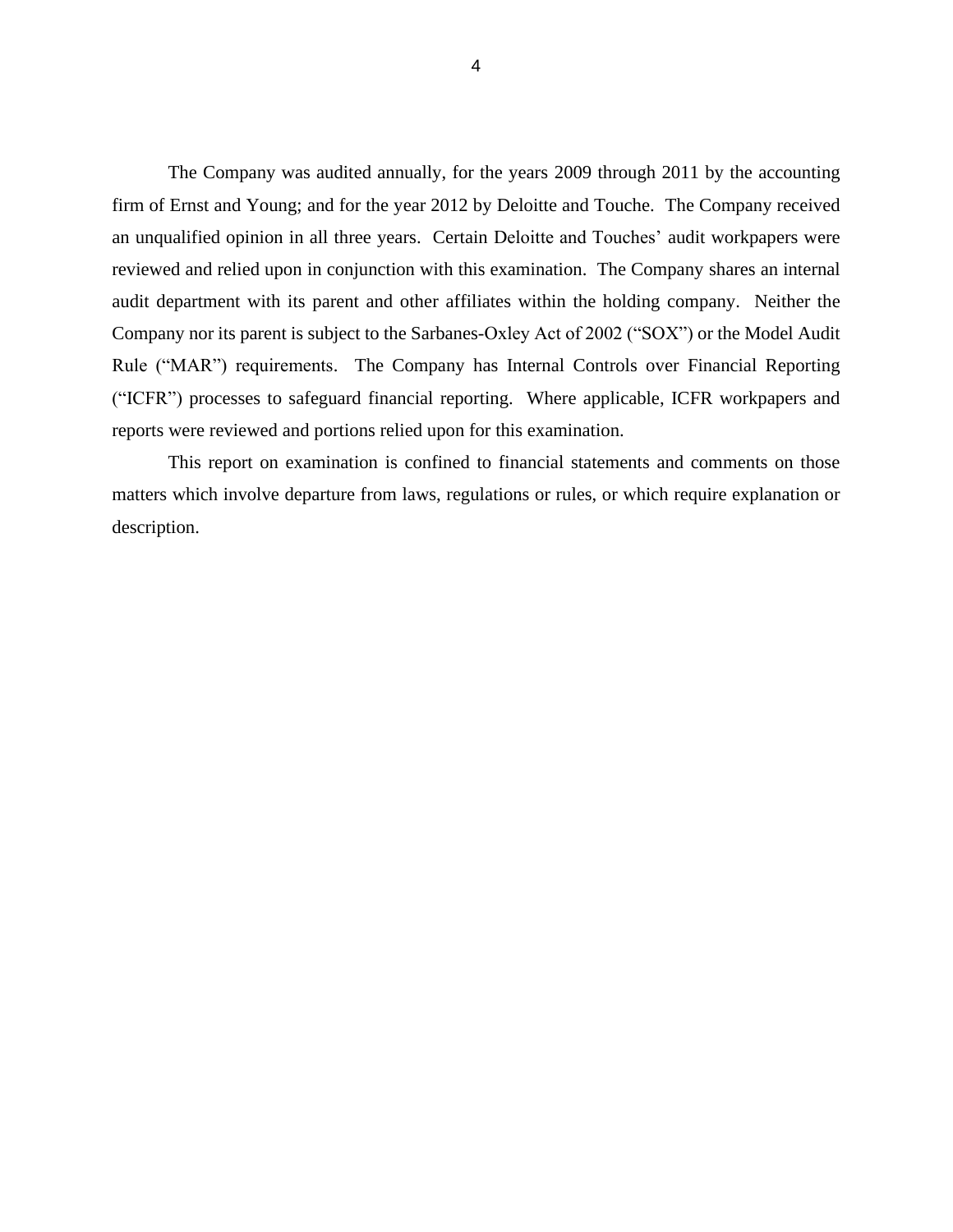#### 3. DESCRIPTION OF COMPANY

#### A. History

The Company was incorporated as a stock life insurance company under the laws of New York on March 21, 2008, was licensed and commenced business on June 17, 2009. Initial resources of \$6,000,000, consisting of common capital stock of \$2,000,000 and paid in and contributed surplus of \$4,000,000, were provided through the sale of 200,000 shares of common stock (with a par value of \$10 each) for \$30 per share. Trustmark Insurance Group, Inc. is the sole shareholder. In December 2010, the Company received a \$1.0 million cash contribution from its parent, Trustmark Insurance Group. In May 2013, the Company received another \$1.5 million capital contribution from its parent.

#### B. Holding Company

The Company is a wholly owned subsidiary of Trustmark Insurance Group, Inc. ("TIG*")*, an Illinois stock company*.* TIG is in turn a wholly owned subsidiary of the Trustmark Group, Inc., also a stock company incorporated under the laws of the state of Illinois. The ultimate parent of the Company is Trustmark Mutual Holding Company, an Illinois mutual insurance company.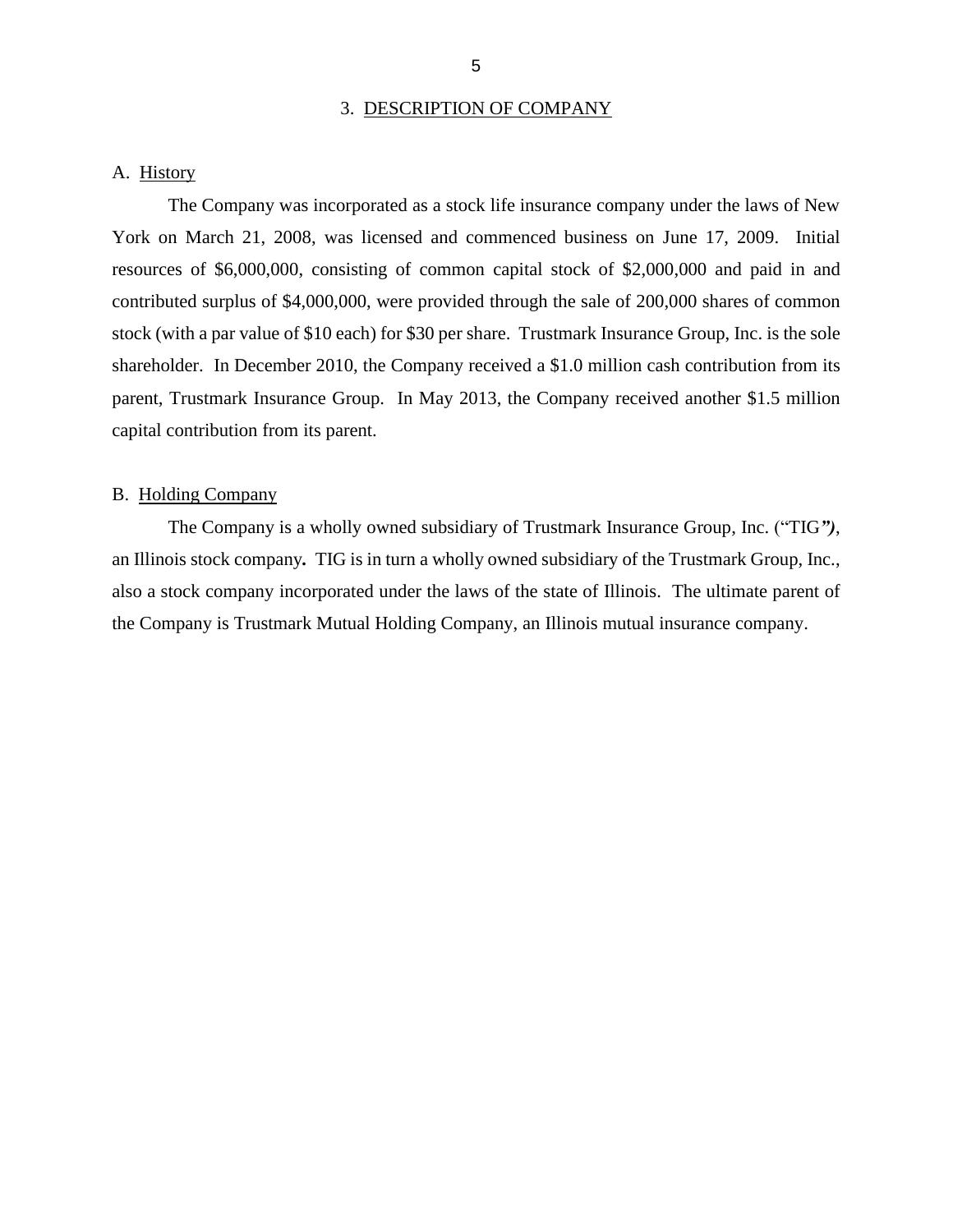### C. Organizational Chart

An organization chart reflecting the relationship between the Company and significant entities in its holding company system as of December 31, 2012 follows:

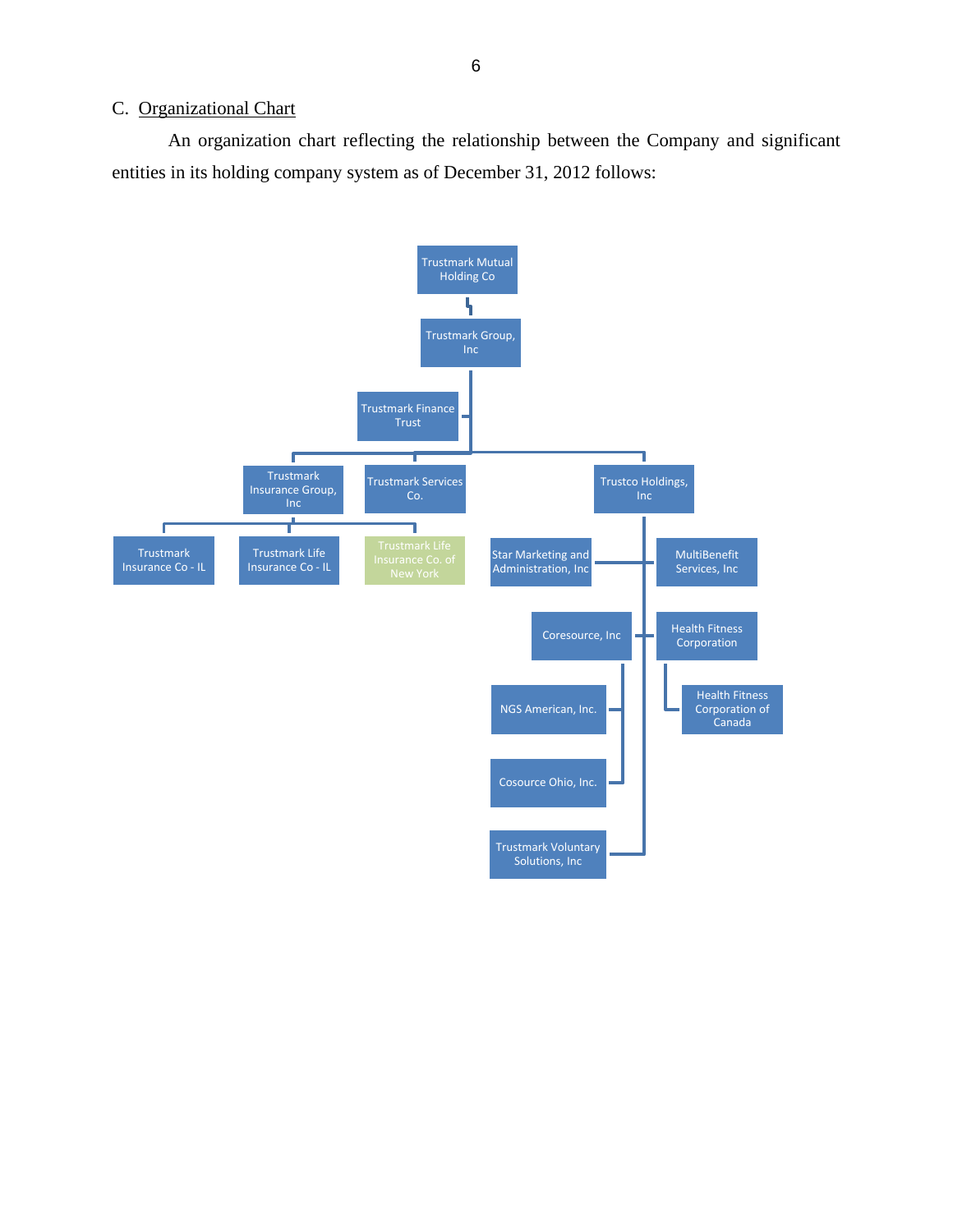## D. Service Agreements

The Company had five service agreements in effect with affiliates during the examination period.

| Type of<br>Agreement and<br>Department File<br>Number  | Effective<br>Date | Provider $(s)$ of<br>Service(s)                        | Recipient $(s)$ of<br>Service(s) | Specific Service(s)<br>Covered                                                                                                                                                                                                                                                                                  | Income/<br>(Expense)* For Each<br>Year of the<br>Examination                 |
|--------------------------------------------------------|-------------------|--------------------------------------------------------|----------------------------------|-----------------------------------------------------------------------------------------------------------------------------------------------------------------------------------------------------------------------------------------------------------------------------------------------------------------|------------------------------------------------------------------------------|
| Administrative<br>Agreement<br>File No.40062           | 04/15/08          | Trustmark<br>Voluntary<br><b>Benefits</b><br>Solutions | The Company                      | Payroll deduction /<br>Premium<br>administration services                                                                                                                                                                                                                                                       | No expenses in 2010-<br>2012.                                                |
| Intercompany<br>Service<br>Agreement<br>File No.40062  | 02/02/09          | Trustmark<br>Life<br>Insurance<br>Company              | The Company                      | All functions -<br>including but not<br>limited to accounting<br>financial and financial<br>reporting, corporate,<br>human resources, legal<br>and compliance,<br>underwriting, claims,<br>policyholder service,<br>facilities management,<br>marketing, actuarial,<br>premium billing and<br>collections, etc. | $2010 - $(197,943.70)$<br>$2011 - $(193, 337.59)$<br>$2012 - $(233, 307.27)$ |
| Intercompany<br>Service<br>Agreement<br>File No.40062  | 02/02/09          | Trustmark<br>Insurance<br>Company                      | The Company                      | Same as the above<br>descriptions.                                                                                                                                                                                                                                                                              | $2010 - $(79,177.72)$<br>$2011 - $(49,827.82)$<br>$2012 - $(63,653.22)$      |
| Revolving<br>Credit<br>Agreement<br>File No.40062      | 01/01/09          | Trustmark<br>Life<br>Insurance<br>Company              | The Company                      | Borrowing / Lending<br>Services                                                                                                                                                                                                                                                                                 | N/A for 2010 thru<br>2012                                                    |
| Investment<br>Management<br>Agreement<br>File No.40062 | 02/01/09          | Trustmark<br>Insurance<br>Company                      | The Company                      | Investment<br><b>Management Services</b>                                                                                                                                                                                                                                                                        | No expenses in 2010-<br>2012                                                 |

\* Amount of Income or (Expense) Incurred by the Company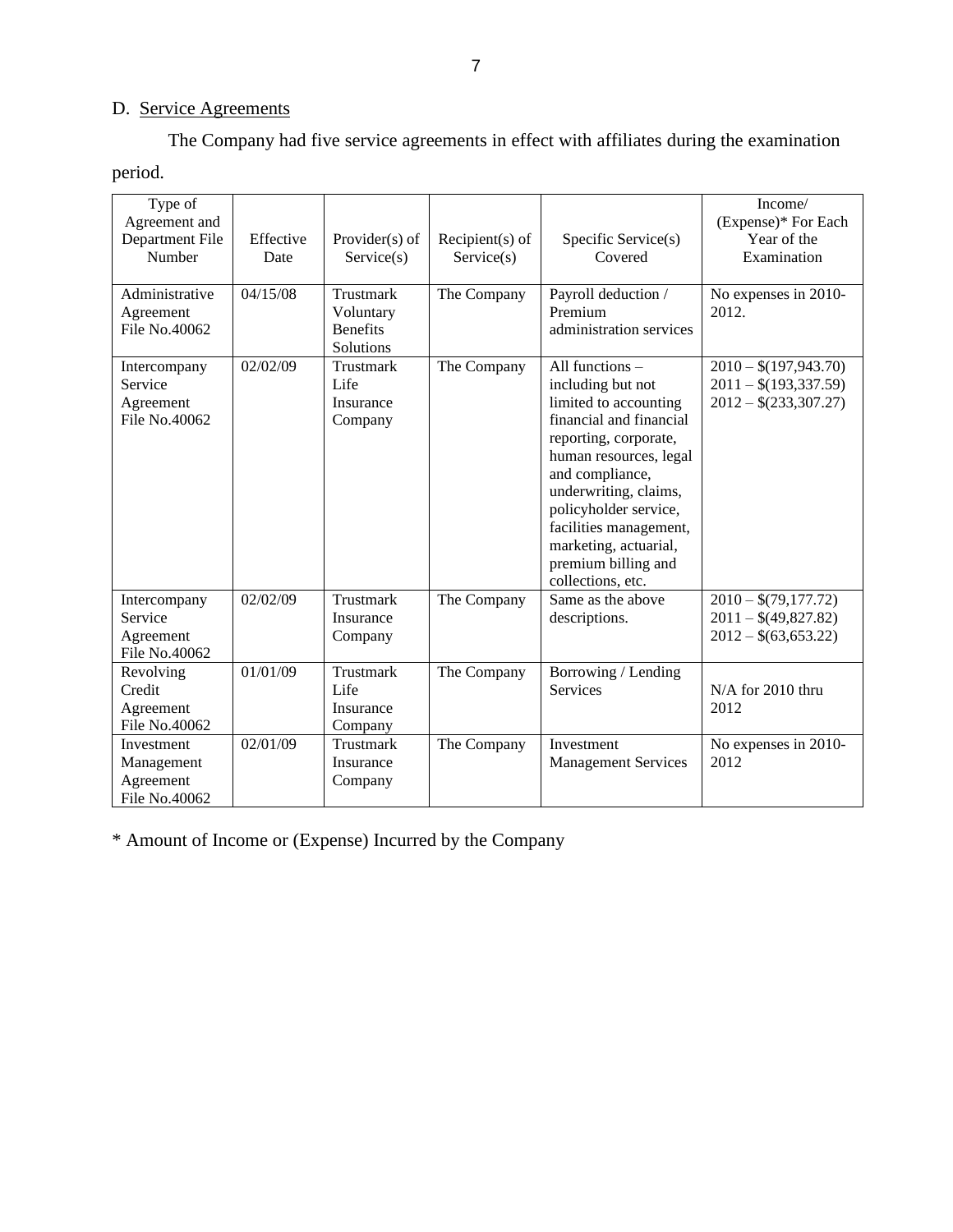Section 1505(d) of the New York Insurance Law, states, in part:

"The following transactions between a domestic controlled insurer and any person in its holding company system may not be entered into unless the insurer has notified the superintendent in writing of its intention to enter into any such transaction at least thirty days prior thereto, or with regard to reinsurance treaties or agreements at least forty-five days prior thereto, or such shorter period as the superintendent may permit, and the superintendent has not disapproved it within such period:

(3) rendering of services on a regular or systematic basis…"

During the period under review, the Company had an administrative services agreement with its affiliate, Trustmark Voluntary Benefit Solutions, Inc. ("TVBSI"). Schedule A of the agreement specifies a fee per policy of \$0.60 to be billed based on the number of employees (insureds) billed during the month. TVBSI provided administrative services worth \$3,320 during the 2010 to 2012 exam period. However, the Company was never billed and did not pay the \$3,320 administrative service charges. Therefore, the Company did not report the amount in the financial statements.

The Company has an Investment Management Agreement with Trustmark Insurance Company ("TIC"), an affiliate to provide investment management services to the Company at cost. The agreement also states that the methods for allocating expenses to the Company would be determined in accordance with the requirements of Regulation No. 33 of the New York Insurance Department. The agreement further provides that "Service Provider shall submit to the Company within 15 days of the end of each calendar month a written statement of the amount owed by the Company for services and the use of facilities pursuant to this Agreement in that calendar month, and the Company shall pay to the Service Provider within 30 days following receipt of such written statement the amount set forth in the statement" TIC provided the Company with \$47,312 worth of investment management services. However, the Company was never billed.

The examiner recommends that the Company, TVBSI and TIC adhere to the terms of their agreements in a manner that is fair and equitable and as filed with the Superintendent.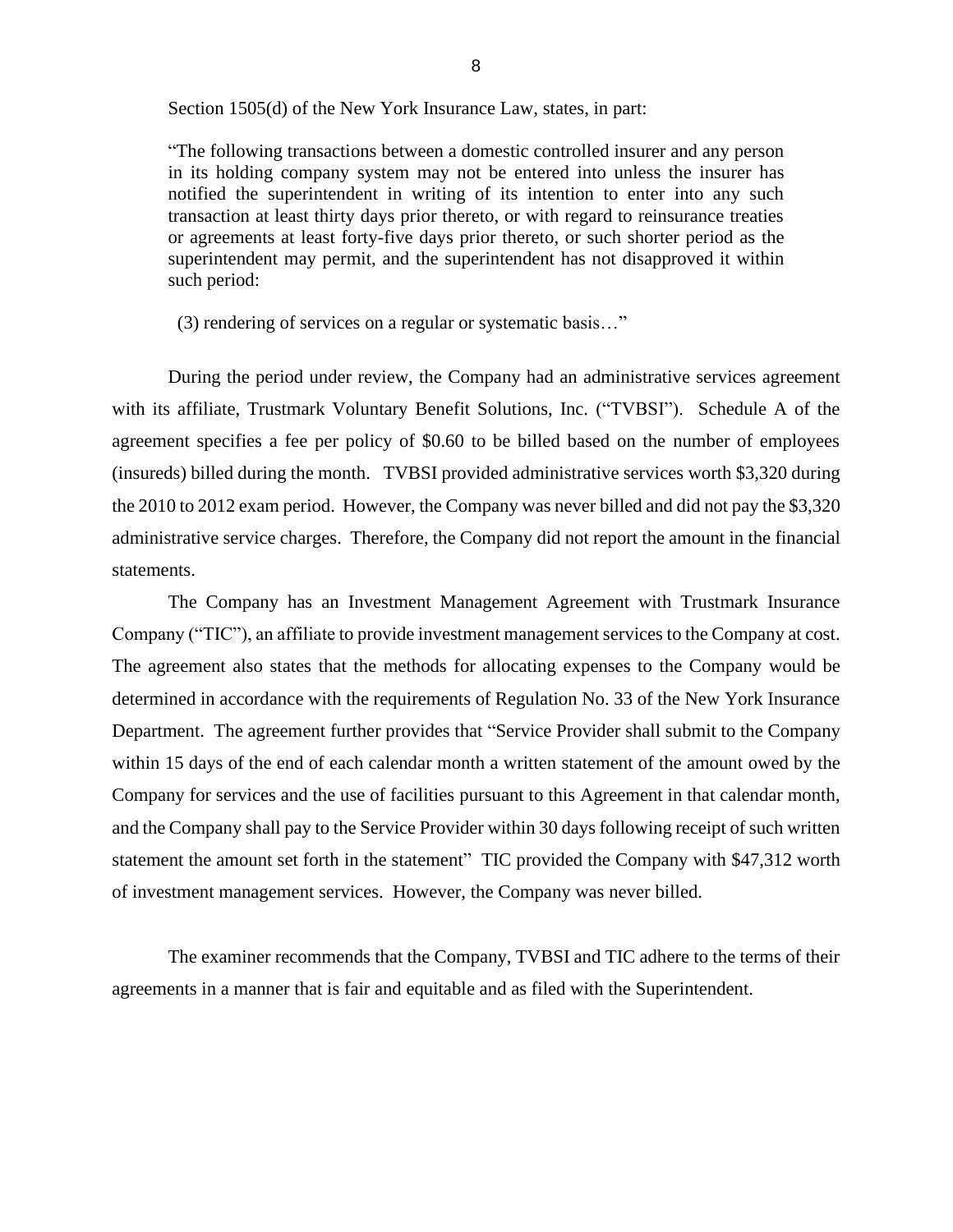Department Regulation No. 33 states, in part Section 91.3: Investment Expenses

> "Distribution of expenses to investment activities shall be made on the same principles as used for subdivision of expenses by major annual statement lines of business…"

> Section 91.4: Standards and rules for allocation of income (receipts) and expenses

". . .(a)(5) Allocations of income and expenses between companies shall be treated in the same manner as if made for major annual statement lines of business. . .

(f) General expenses, taxes, licenses and fees.

(1) In distributing costs to lines of business, each company shall employ those principles and methods that will reasonably reflect the actual incidence of cost by line of business. The relative time spent, the extent of usage and the varying volume of work performed for each line of business shall be considered in distributing cost to major annual statement lines of business and, to the extent practicable, to secondary annual statement lines of business. The costs of any unit of activity in performing work for one line of business and only incidentally for other lines may be allocated entirely to the single line of business."

Section 7 of the Investment Management Agreement with TIC provides that the methods for allocating expenses to the Company are to be determined in accordance with the requirements of Regulation No. 33 of the New York Insurance Department.

The TVBSI agreement and the TIC agreement noted in the preceding paragraph, the Company did not comply with the allocation requirements of Department Regulation No. 33. In cases where the Company reimbursed its affiliates for services, no allocations were performed. The Company received bills from its affiliates and simply paid the bills.

The Company violated Sections 91.3 and 91.4(a)(5)(f)(1) of Department Regulation No. 33 by failing to allocate administrative and investment advisory expenses for services received from affiliates in the same manner that was used to allocate expenses to the major annual statement lines of business.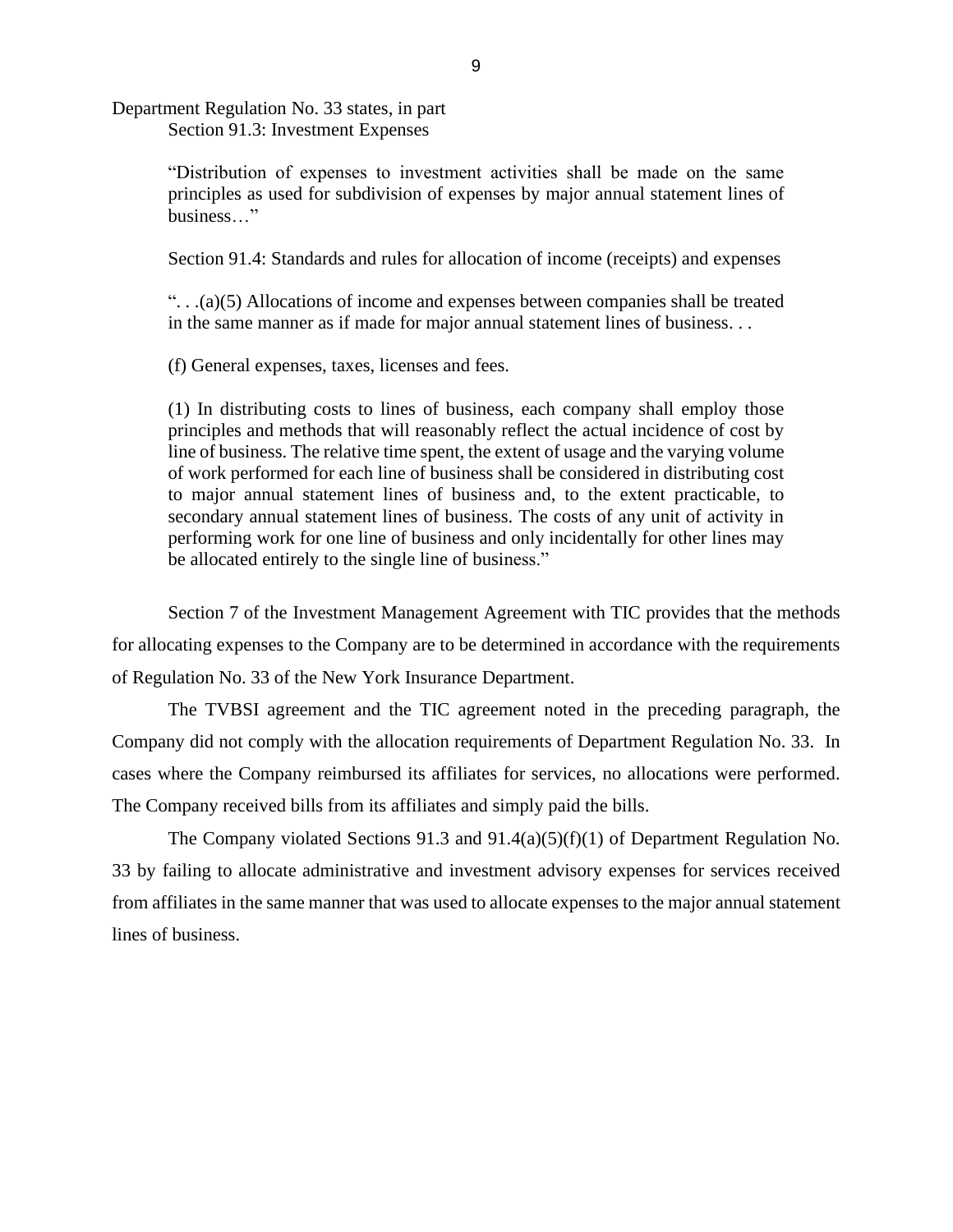#### E. Management

The Company's by-laws provide that the board of directors shall be comprised of not less than nine nor more 21 directors, provided however that the number of directors shall be increased to not less than 13 directors within one year following the end of the calendar year in which the Corporation's admitted assets exceed \$1,500,000,000. Directors are elected for a period of one year at the annual meeting of the stockholders held in March of each year. As of December 31, 2012, the board of directors consisted of nine members. Meetings of the board of directors are held at such place as may from time to time be fixed by resolution of the board of directors, or as may be specified in the notice of the meeting. The examiner noted that at least four meetings were held in each year under examination.

The nine board members and their principal business affiliation, as of December 31, 2012, were as follows:

| Name and Residence                           | <b>Principal Business Affiliation</b>                                                             | <b>Year First</b><br>Elected |
|----------------------------------------------|---------------------------------------------------------------------------------------------------|------------------------------|
| Blackmon, Frederick L. *<br>Williamsburg, VA | Retired<br>Eastern Michigan University, Board of Regents                                          | 2008                         |
| Goss, Philip A.<br>Glencoe, IL               | Senior Vice President and Chief Financial Officer<br>Trustmark Life Insurance Company of New York | 2010                         |
| Hitpas, Jerome H.<br>Buffalo Grove, IL       | Senior Vice President Investments and CIO<br>Trustmark Life Insurance Company of New York         | 2011                         |
| Kozemko, Deborah*<br>Albany, NY              | Principal<br><b>Hinman Straub</b>                                                                 | 2008                         |
| McDonough, Dave<br>Lake Forest, IL           | Retired<br>Trustmark Life Insurance Company of New York                                           | 2008                         |
| Moral, Alex N.<br>Vernon Hills, IL           | <b>Senior Vice President</b><br>Trustmark Life Insurance Company of New York                      | 2010                         |
| Panczner, Christopher S. *<br>New York, NY   | Senior Vice President & General Counsel<br><b>Montefiore Medical Center</b>                       | 2008                         |
| Pray, Joe L<br>Lake Forest, IL               | President and Chief Executive Officer<br>Trustmark Life Insurance Company of New York             | 2009                         |
| Ziegler, Peter*<br>Slinger, WI               | Chairman<br>YMCA Retirement Fund - USA                                                            | 2008                         |

\* Not affiliated with the Company or any other company in the holding company system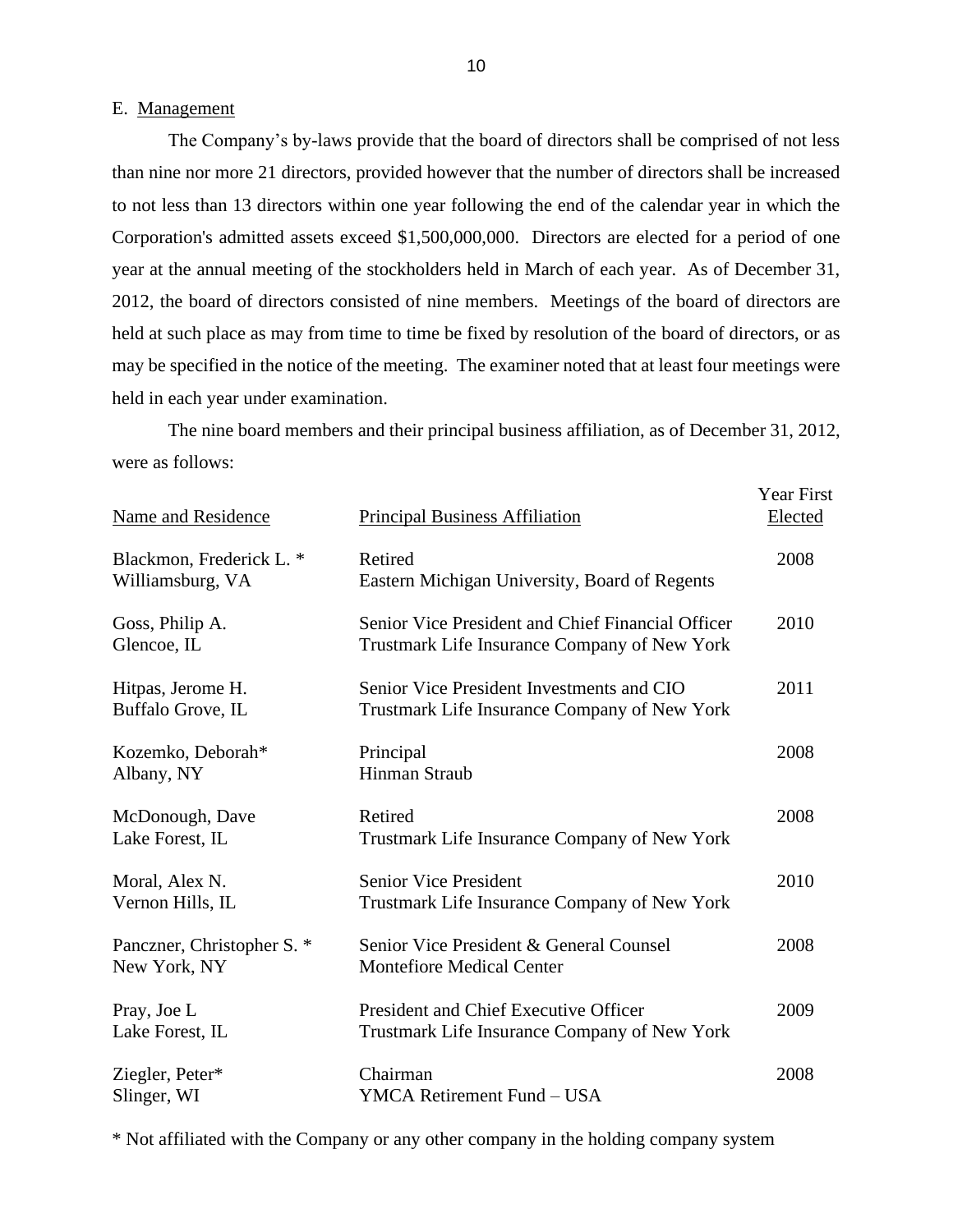The examiner's review of the minutes of the meetings of the board of directors and its committees indicated that meetings were well attended and that each director attended a majority of meetings.

Section 4211 of the New York Insurance Law states, in part:

"(a) No election of directors of a domestic stock life insurance company shall be valid unless a copy of the notice of election shall have been filed in the office of the superintendent at least ten days before the day of such election in addition to the service thereof, as required by section six hundred five of the business corporation law.

(b) Whenever any directors of such a company shall have resigned and successors shall have been chosen pursuant to the provisions of the by-laws, such successors shall not take office nor exercise their duties until ten days after written notice of their election shall have been filed in the office of the superintendent."

The Company did not provide the required notice to the Superintendent regarding the election of the board of directors for the years 2010 to 2013, and did not notify the Superintendent at least ten days before the elected officers took office.

The Company violated Section 4211(a) of the New York Insurance Law by failing to notify the Superintendent at least ten days prior to the election of directors.

The Company also violated Section 4211(b) of the New York Insurance Law by failing to notify the Superintendent at least ten days prior to elected directors taking office.

The following is a listing of the principal officers of the Company as of December 31, 2012:

#### Name Title

Joseph L. Pray President and Chief Executive Officer Philip A. Goss Senior Vice President and Chief Financial Officer Dennis L. Schoff Senior Vice President, General Counsel and Secretary Jerome H. Hitpas Senior Vice President and Chief Investment Officer Daniel Simpson Senior Vice President and Chief Information Officer Paul T. Schuster Vice President and Treasurer

Frank Lettera, Compliance Officer and Assistant Secretary, is the designated consumer services officer per Section 216.4(c) of Department Regulation No. 64.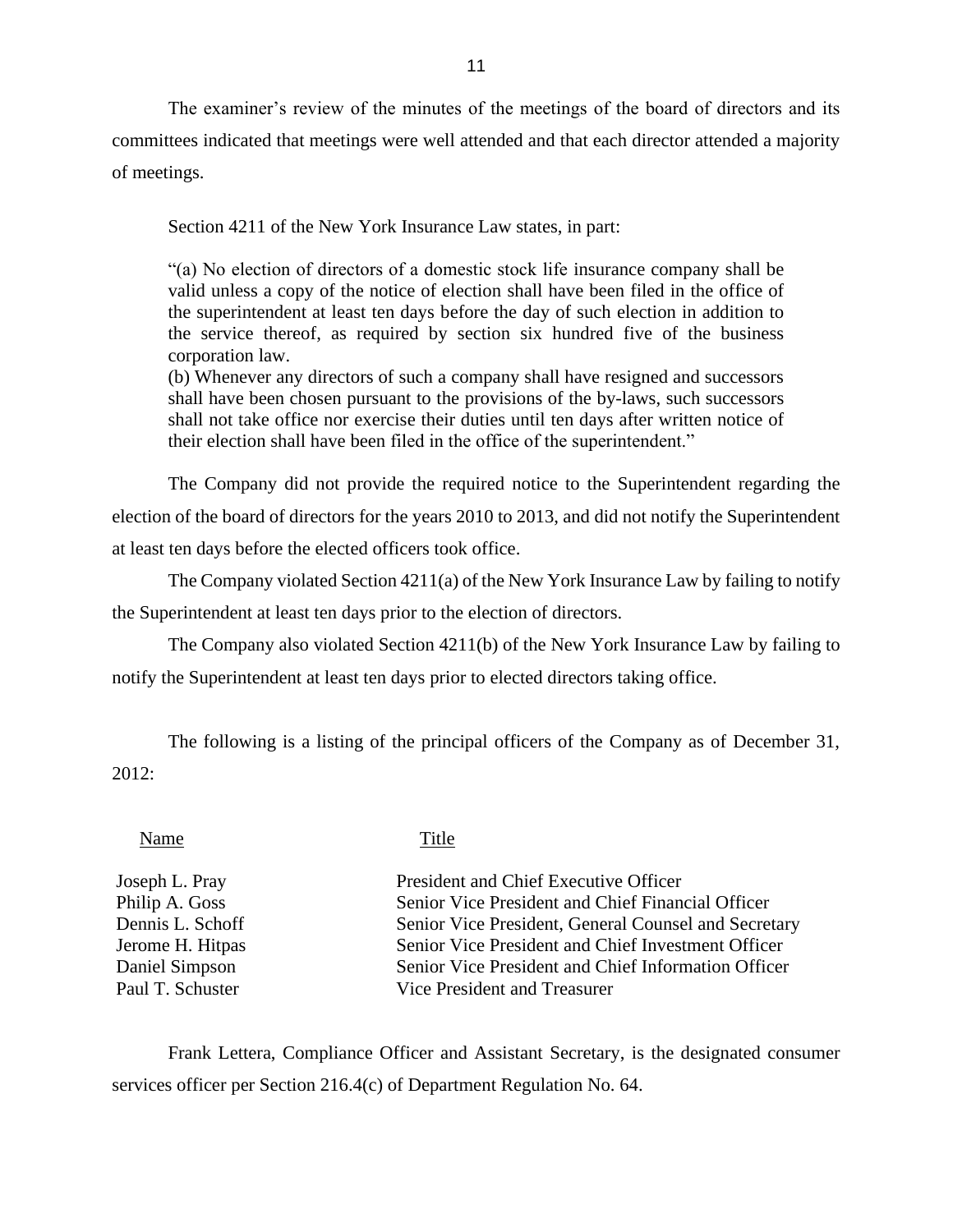#### 4. TERRITORY AND PLAN OF OPERATIONS

The Company is authorized to write life insurance, annuities and accident and health insurance as defined in paragraphs 1, 2 and 3 of Section 1113(a) of the New York Insurance Law.

The Company is licensed to transact business only in New York State. The Company currently writes only individual universal life insurance and benefit riders. In 2012, 100% of life premiums were received from New York. Policies are written on a non-participating basis.

#### A. Statutory and Special Deposits

As of December 31, 2012, the Company had \$400,000 (par value) of United States Treasury Notes on deposit with the State of New York, its domiciliary state, for the benefit of all policyholders, claimants and creditors of the Company.

#### B. Direct Operations

The Company is a newly formed company that was licensed in 2009 and started issuing policies in 2010. During the period under review, the Company wrote only non-participating individual flexible premium universal life policies.

The Company's agency operations are conducted on a general agency or employee benefit brokers as general agents of the company.

#### C. Reinsurance

As of December 31, 2012, the Company had reinsurance treaties in effect with one company, which was an authorized reinsurer. The Company's life business is reinsured on a yearly renewable term basis. Reinsurance is provided on an automatic and/or facultative basis.

The maximum retention limit for individual life contracts is \$125,000. The total face amount of life insurance ceded as of December 31, 2012, was \$446,053, which represents 3.6% of the total face amount of life insurance in force.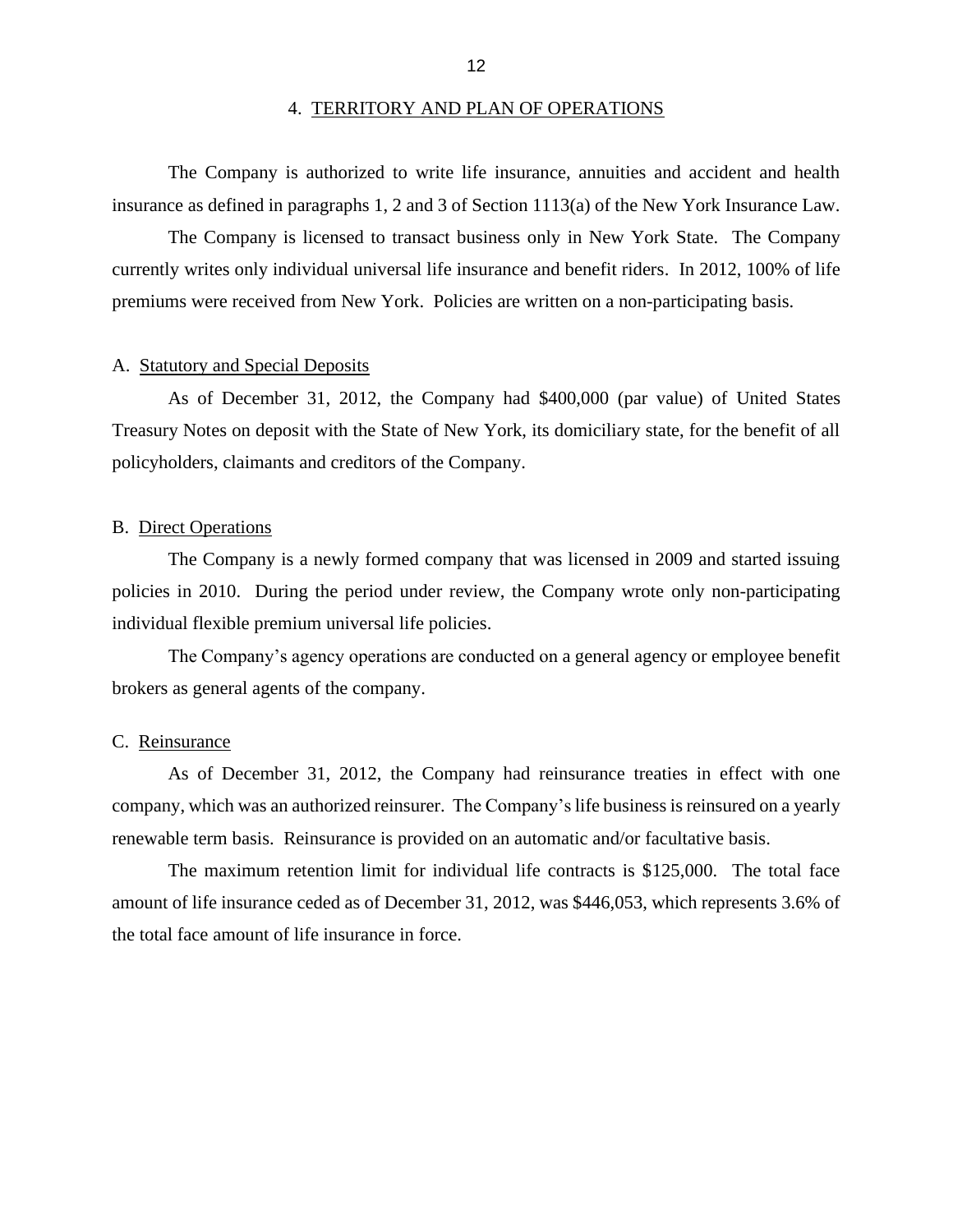Indicated below is significant information concerning the operations of the Company during the period under examination as extracted from its filed annual statements. Failure of items to add to the totals shown in any table in this report is due to rounding.

The following table indicates the Company's financial growth (decline) during the period under review. Since this is the Company's first examination, the comparison is between the Company's inception and the end of the examination period:

|                                                                                             | January 31,<br>2009*            | December 31,<br>2012                   | Increase<br>(Decrease)        |
|---------------------------------------------------------------------------------------------|---------------------------------|----------------------------------------|-------------------------------|
| <b>Admitted assets</b>                                                                      | \$9,859,450                     | \$6,350,528                            | \$(3,508,922)                 |
| Liabilities                                                                                 | \$3,859,212                     | \$118,910                              | \$(3,740,302)                 |
| Common capital stock<br>Gross paid in and contributed surplus<br>Unassigned Funds (Surplus) | \$2,000,000<br>4,000,000<br>237 | \$2,000,000<br>5,000,000<br>(768, 382) | \$0<br>1,000,000<br>(768,619) |
| Total capital and surplus                                                                   | \$6,000,237                     | \$6,231,618                            | 231,381<br>\$                 |
| Total liabilities, capital and surplus                                                      | \$9,859,450                     | \$6,350,528                            | \$(3,508,922)                 |

\*date verified per on organization examination.

The decreases in assets and unassigned funds have been attributed to acquisition and other business expenses that are common with and/or associated with a new company. The Company relies on the parent and/or the Trustmark Mutual Holding Company for funding.

The Company's invested assets as of December 31, 2012, were mainly comprised of bonds (90.5), cash and short-term investments (8.3%) and other invested assets (1.1%).

The Company's entire bond portfolio, as of December 31, 2012, was comprised of investment grade obligations.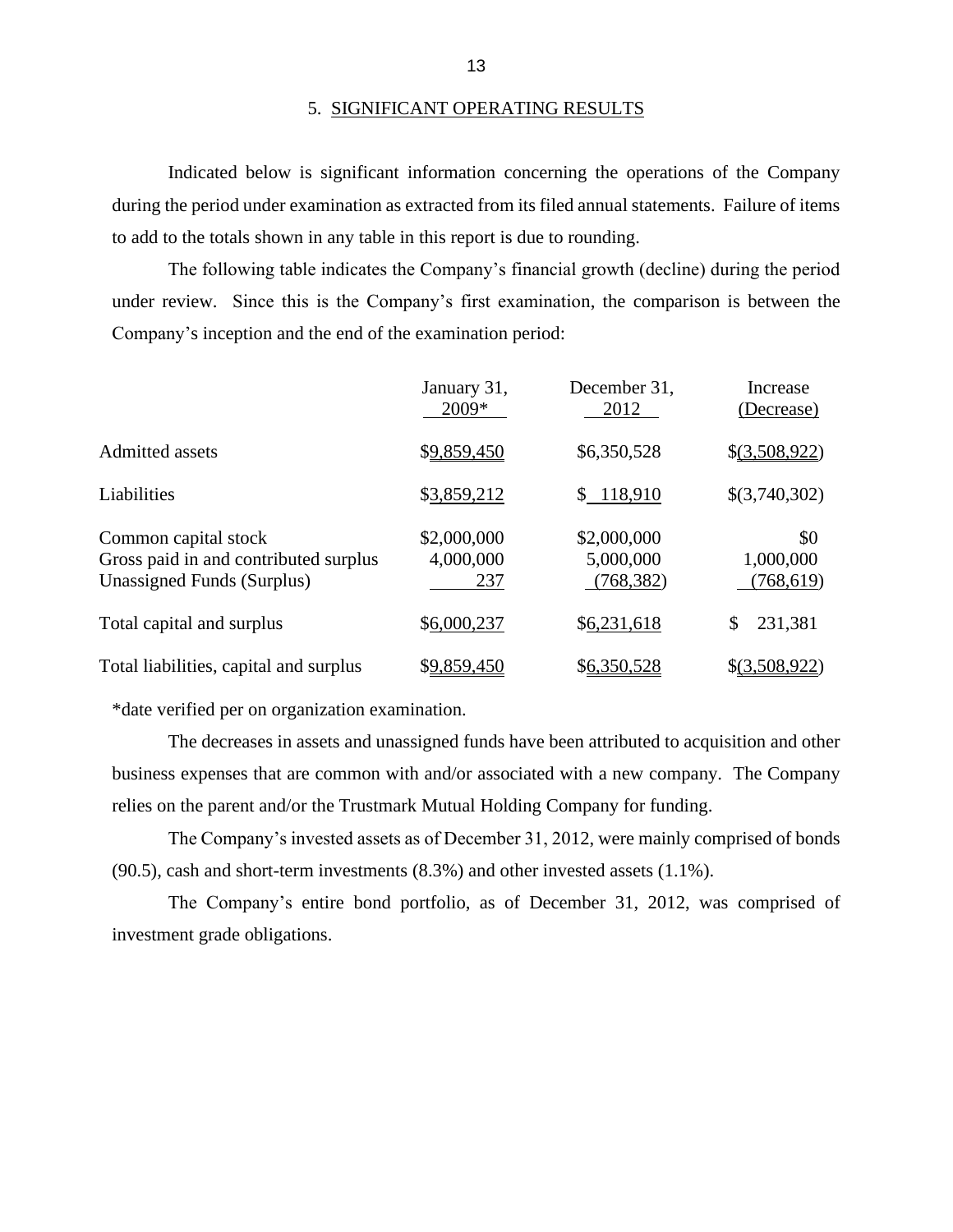The Company reported net losses from operations for the ordinary life line of business after federal income taxes but before realized capital gains (losses) of \$206,627, \$312,704 and \$324,256 for 2010, 2011 and 2012 respectively, in the Company's filed annual statements.

The Company's 2012 and 2011 operating losses were mainly due to increased reserves and general insurance expenses; the 2010 operating loss was mainly due to startup cost of the new company.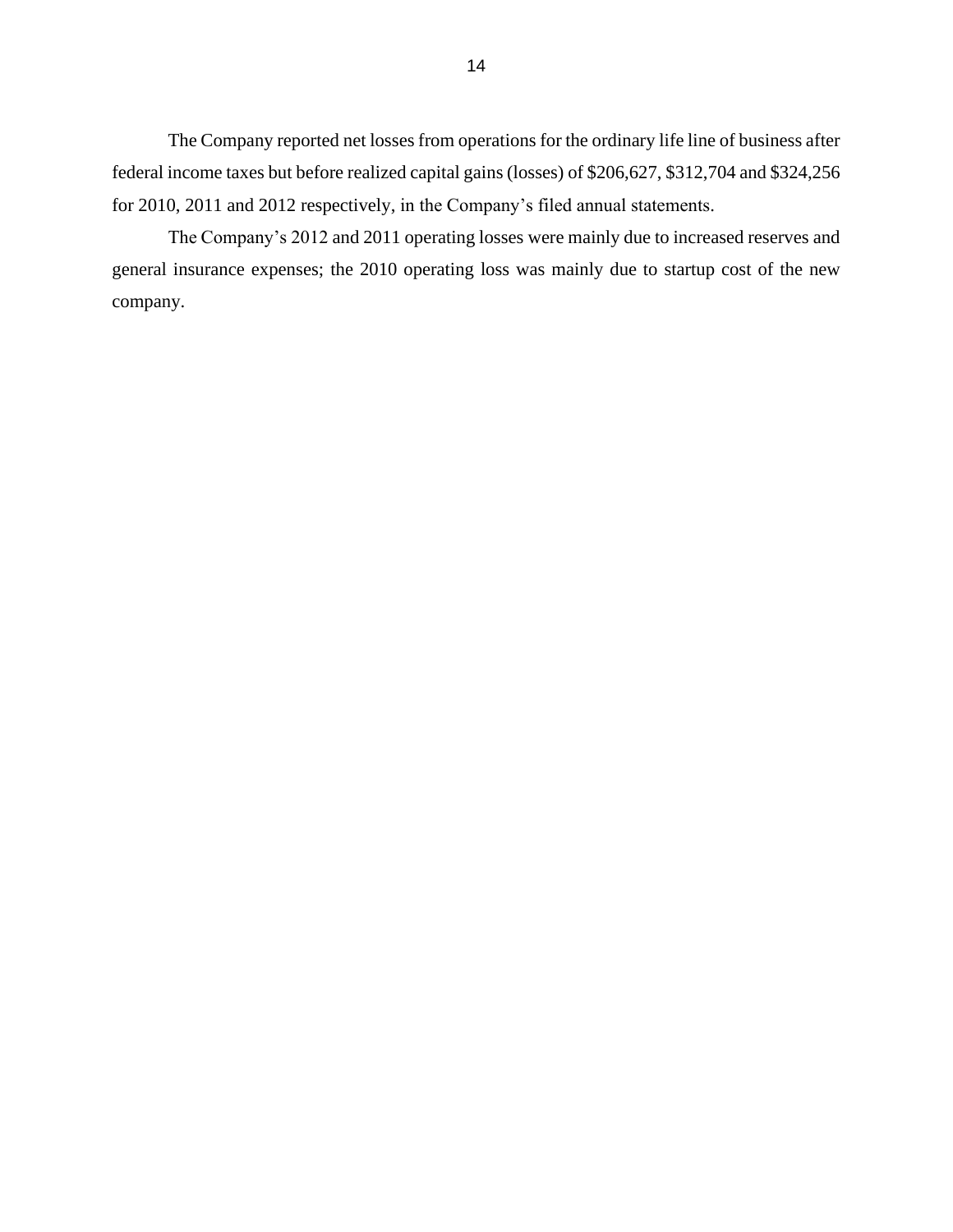#### 6. FINANCIAL STATEMENTS

The following statements show the assets, liabilities, capital and surplus as of December 31, 2012, as contained in the Company's 2012 filed annual statement, a condensed summary of operations, and a reconciliation of the capital and surplus account for each of the years under review. The examiner's review of a sample of transactions did not reveal any differences which materially affected the Company's financial condition as presented in its financial statements contained in the December 31, 2012 filed annual statement.

#### A. Independent Accountants

The firm of Deloitte and Touche was retained by the Company to audit the Company's combined statutory basis statements of financial position of the Company as of December 31<sup>st</sup> of 2012, and the related statutory-basis statements of operations, capital and surplus, and cash flows for the year then ended. Ernst and Young was retained to audit the Company's combined statutory basis statements of financial position, and the related statutory-basis statements of operations, capital and surplus, and cash flows of the Company for the years 2010 and 2011.

Both Deloitte and Touch and Ernst and Young concluded that the statutory financial statements presented fairly, in all material respects, the financial position of the Company at the respective audit dates. Balances reported in these audited financial statements were reconciled to the corresponding years' annual statements with no discrepancies noted.

#### B. Net Admitted Assets

| <b>Bonds</b>                                         | \$5,744,206 |
|------------------------------------------------------|-------------|
| Contract loans                                       | 529,890     |
| Investment income due and accrued                    | 69,025      |
| Receivables from parent, subsidiaries and affiliates | 864         |
| Health care and other amounts receivable             | 6,543       |
| Total admitted assets                                | \$6,350,528 |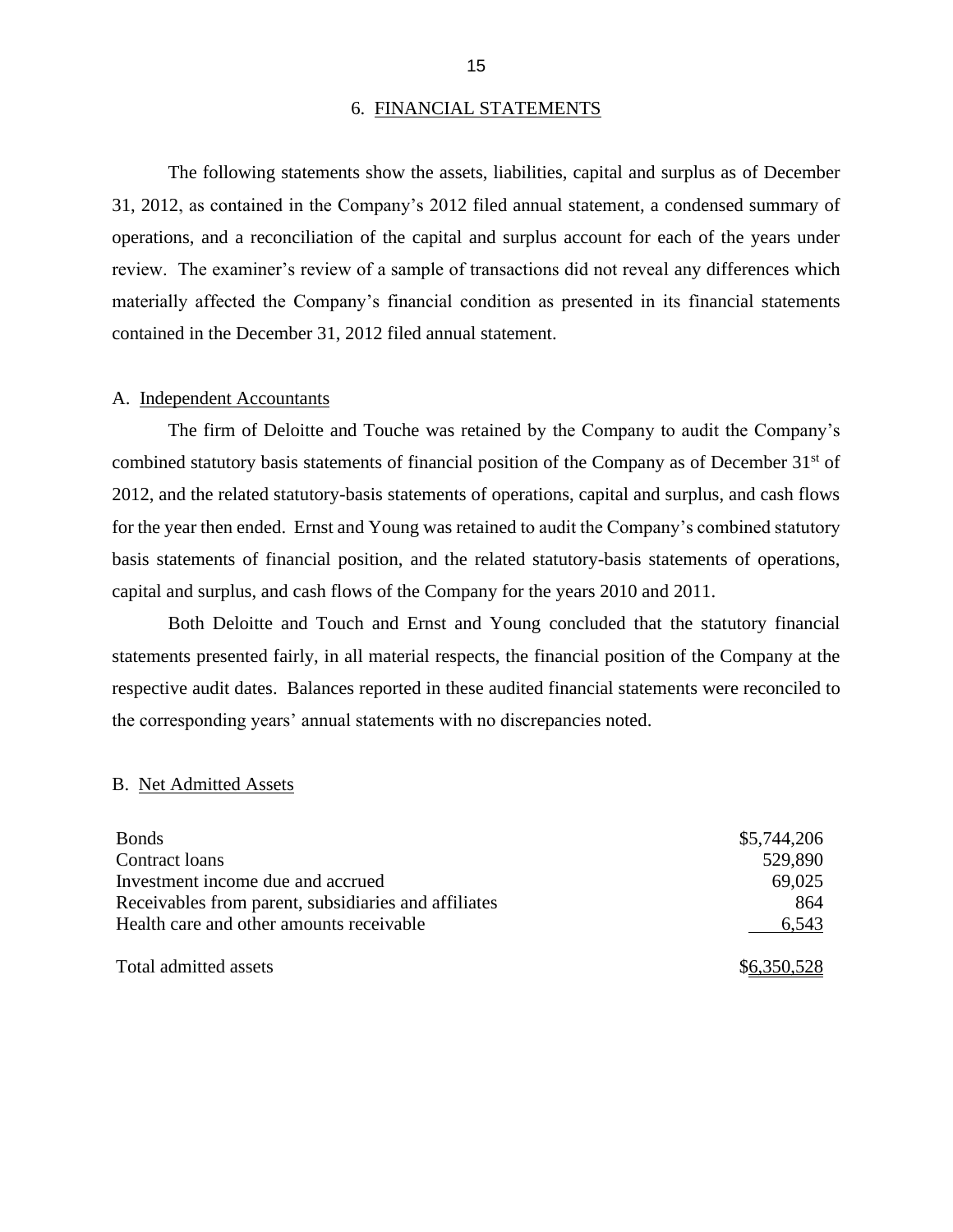## C. Liabilities, Capital and Surplus

| Aggregate reserve for life policies and contracts                       | $\mathcal{S}$ | 23,899      |
|-------------------------------------------------------------------------|---------------|-------------|
| Contract claims:                                                        |               |             |
| Life                                                                    |               | 5,000       |
| Contract liabilities not included elsewhere:                            |               |             |
| Other amounts payable on reinsurance                                    |               | 56          |
| Interest maintenance reserve                                            |               | 41,988      |
| General expenses due or accrued                                         |               | 17,750      |
| Taxes, licenses and fees due or accrued, excluding federal income taxes |               | 2,264       |
| Amounts held for agents' account                                        |               | 6,477       |
| Remittances and items not allocated                                     |               | (66)        |
| Miscellaneous liabilities:                                              |               |             |
| Asset valuation reserve                                                 |               | 4,327       |
| Payable to parent, subsidiaries and affiliates                          |               | 17,215      |
| <b>Total liabilities</b>                                                |               | \$118,910   |
| Common capital stock                                                    |               | \$2,000,000 |
| Gross paid in and contributed surplus                                   |               | \$5,000,000 |
| Unassigned funds (surplus)                                              |               | (768, 382)  |
| Surplus                                                                 |               | \$4,231,618 |
| Total capital and surplus                                               |               | \$6,231,618 |
| Total liabilities, capital and surplus                                  |               | \$6,350,528 |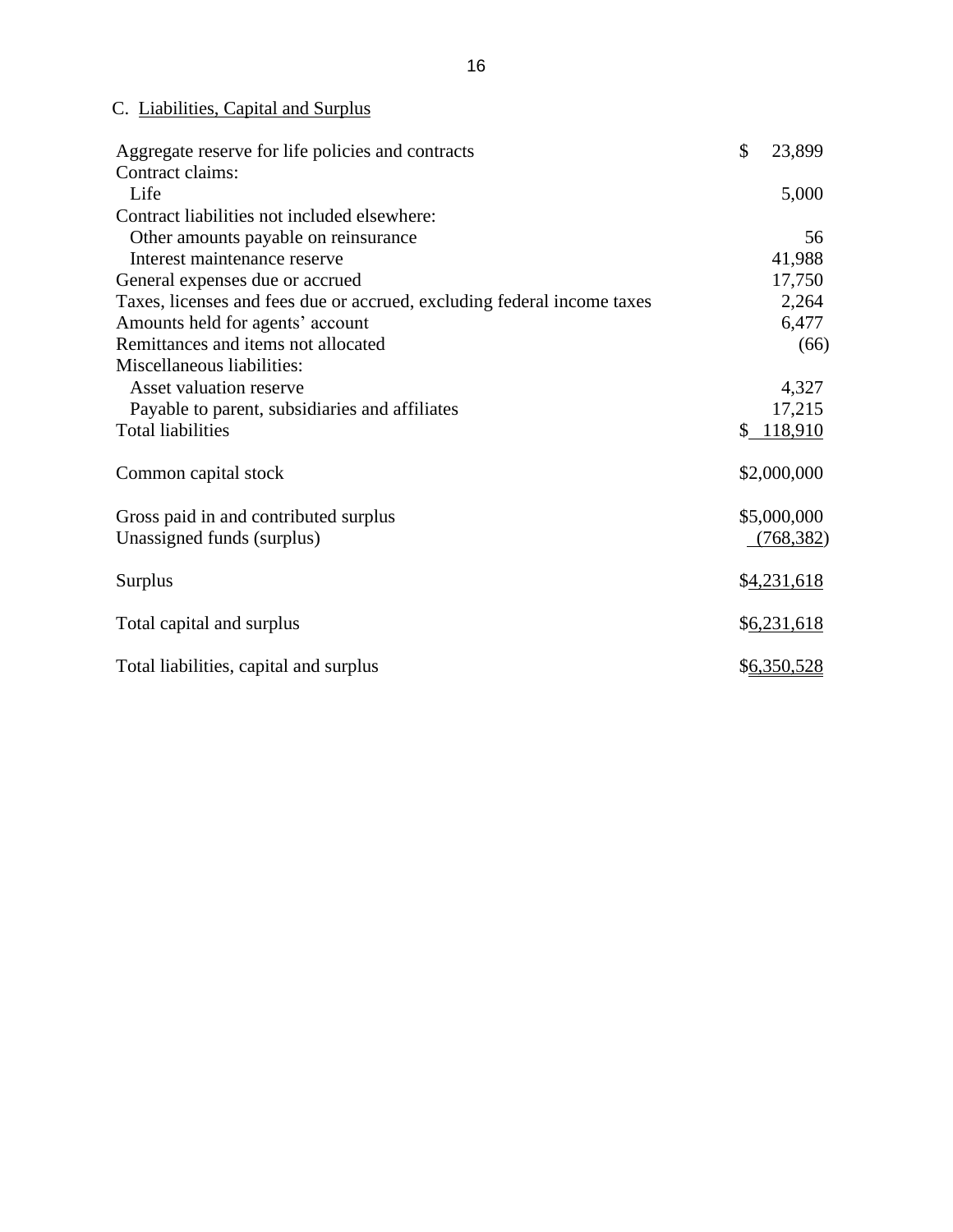## D. Condensed Summary of Operations

|                                                  | 2009                      | 2010                   | 2011                    | 2012                    |
|--------------------------------------------------|---------------------------|------------------------|-------------------------|-------------------------|
| Premiums and considerations<br>Investment income | \$<br>$\theta$<br>151,551 | \$<br>4,826<br>163,490 | 43,426<br>\$<br>172,525 | 95,957<br>\$<br>174,163 |
| Total income                                     | \$151,551                 | \$168,316              | \$215,950               | \$279,119               |
| Benefit payments                                 | \$<br>$\overline{0}$      | \$<br>0                | \$<br>$\theta$          | \$<br>5,026             |
| Increase in reserves                             |                           | 229                    | 4,222                   | 19,448                  |
| Commissions                                      | 0                         | 4,581                  | 35,320                  | 56,578                  |
| General expenses and taxes                       | 26,117                    | 372,133                | 489,113                 | 513,323                 |
| <b>Total deductions</b>                          | \$26,117                  | \$376,943              | \$528,655               | \$594,375               |
| Net gain (loss)                                  | \$125,434                 | \$(208,627)            | \$(312,704)             | \$(324,256)             |
| Federal and foreign income taxes                 | 43,902                    |                        |                         |                         |
| Net gain (loss) from operations                  |                           |                        |                         |                         |
| before net realized capital gains                | \$81,532                  | \$(208,627)            | \$(312,704)             | \$(324,256)             |
| Net income                                       | \$ 81,532                 | \$ (208, 627)          | $$$ (312,704)           | $$$ (324,256)           |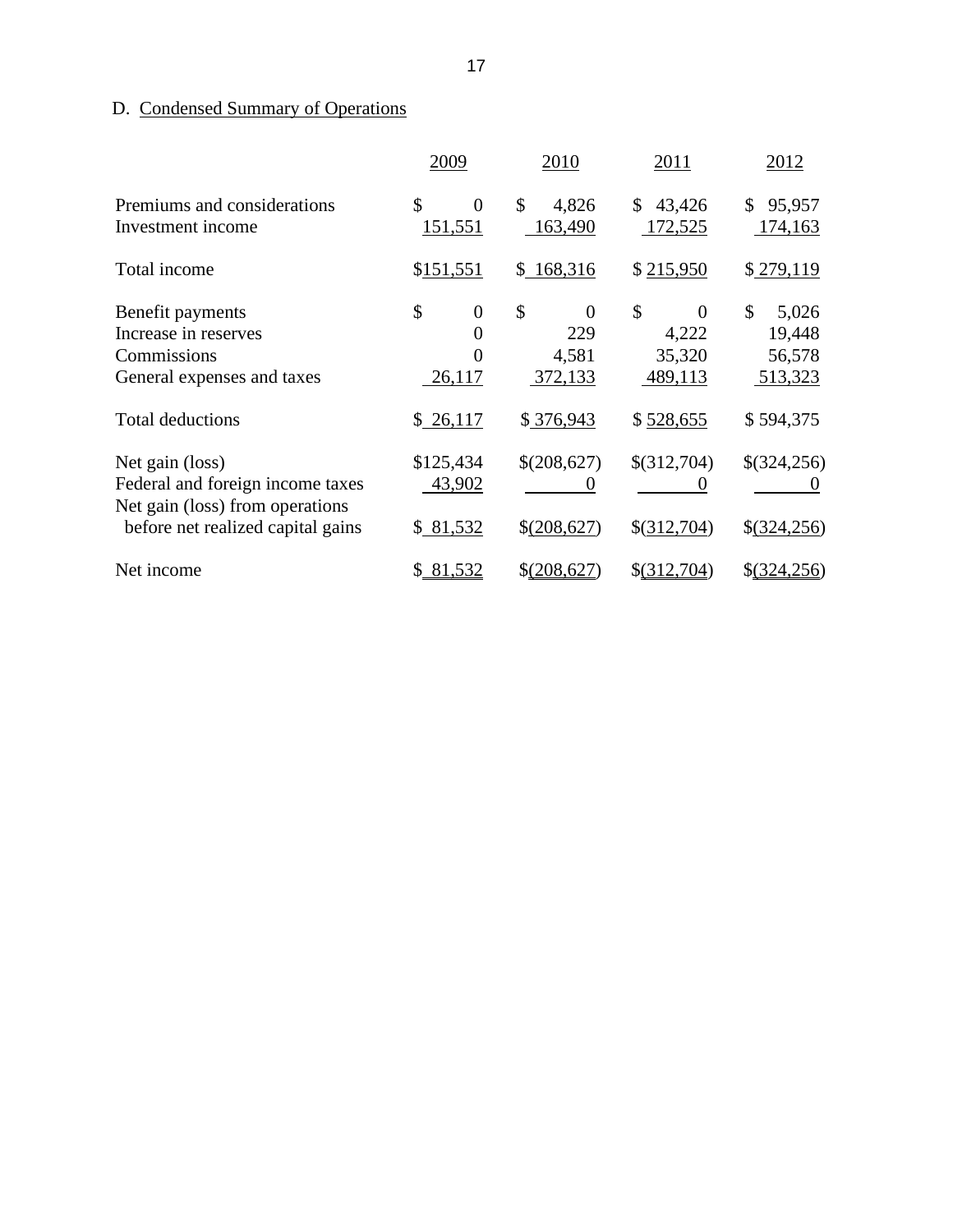## E. Capital and Surplus Account

|                                                    | 2009               | 2010            | 2011            | 2012          |
|----------------------------------------------------|--------------------|-----------------|-----------------|---------------|
| Capital and surplus, December 31,<br>prior year    | \$<br>$\mathbf{0}$ | \$6,081,332     | \$6,871,937     | \$6,559,723   |
| Net income                                         | \$<br>81,532       | \$<br>(208,627) | (312,704)<br>\$ | \$ (324, 256) |
| Change in net deferred income tax                  | $\Omega$           | 73,001          | 109,433         | 98,489        |
| Change in non-admitted assets and<br>related items | $\theta$           | (73,001)        | (109, 433)      | (98, 489)     |
| Change in asset valuation reserve                  | (199)              | (769)           | 490             | (3,849)       |
| Capital changes:                                   |                    |                 |                 |               |
| Paid in                                            | 2,000,000          | $\theta$        | $\theta$        | $\Omega$      |
| Surplus adjustments:                               |                    |                 |                 |               |
| Paid in                                            | 4,000,000          | 1,000,000       | $\Omega$        | $\Omega$      |
| Net change in capital and surplus for<br>the year  | \$6,081,332        | \$<br>790,605   | \$ (312,214)    | \$ (328,105)  |
| Capital and surplus, December 31,<br>current year  | \$6,081,332        | \$6,871,937     | \$6,559,723     | \$6,231,618   |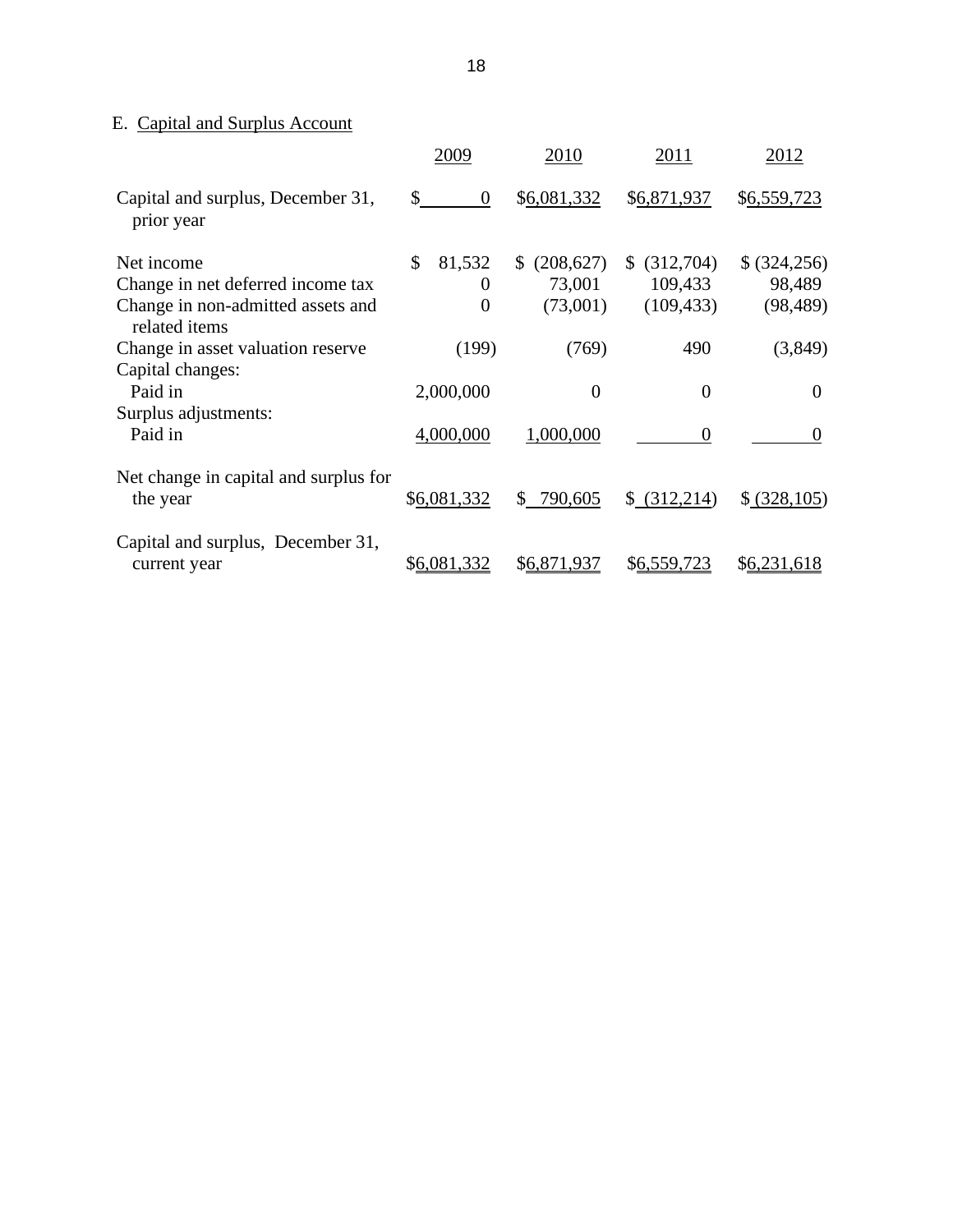#### 7. MARKET CONDUCT ACTIVITIES

The examiner reviewed various elements of the Company's market conduct activities affecting policyholders, claimants, and beneficiaries to determine compliance with applicable statutes and regulations and the operating rules of the Company.

#### A. Advertising and Sales Activities

The examiner reviewed a sample of the Company's advertising files and the sales activities of the agency force including trade practices, solicitation and the replacement of insurance policies. Based upon the sample reviewed, no significant findings were noted.

#### B. Underwriting and Policy Forms

The examiner reviewed a sample of new underwriting files of issued policies, and the applicable policy forms.

1. Insurance Regulation No. 74, 11 NYCRR Section, Section 53-2.6 states, in part:

"(a) … If the use of life insurance cost indexes is required by section 3209, the Life Insurance Buyer's Guide shall contain an explanation describing the use of such indexes set forth in section 53-2.8 of this Subpart. A separate addendum for such explanation may be used which is provided at the time that the buyer's guide is delivered."

Section 53-2.8 - Addendum to Life Insurance Buyer's Guide states, in part:

"After you have decided which kind of life insurance fits your needs, look for a good buy. Your chances of finding a good buy are better if you use two types of index numbers that have been developed to aid in shopping for life insurance. One is called the "Surrender Cost Index" and the other is the "Net Payment Cost Index." It will be worth your time to try to understand how these indexes are used, but in any event, use them only for comparing the relative costs of similar policies. LOOK FOR POLICIES WITH LOW COST INDEX NUMBERS. ...."

The examiner reviewed 36 underwriting files and noted that in all 36 files the Company gave the insured and/or applicant a copy of Buyer's Guide that does not include the addendum or the details required by Section 53-2.8 of Department Regulation No. 74.

The Company violated Section 53-2.8 of Department Regulation No. 74 by failing to include the addendum in the Buyer's Guide provided to applicants.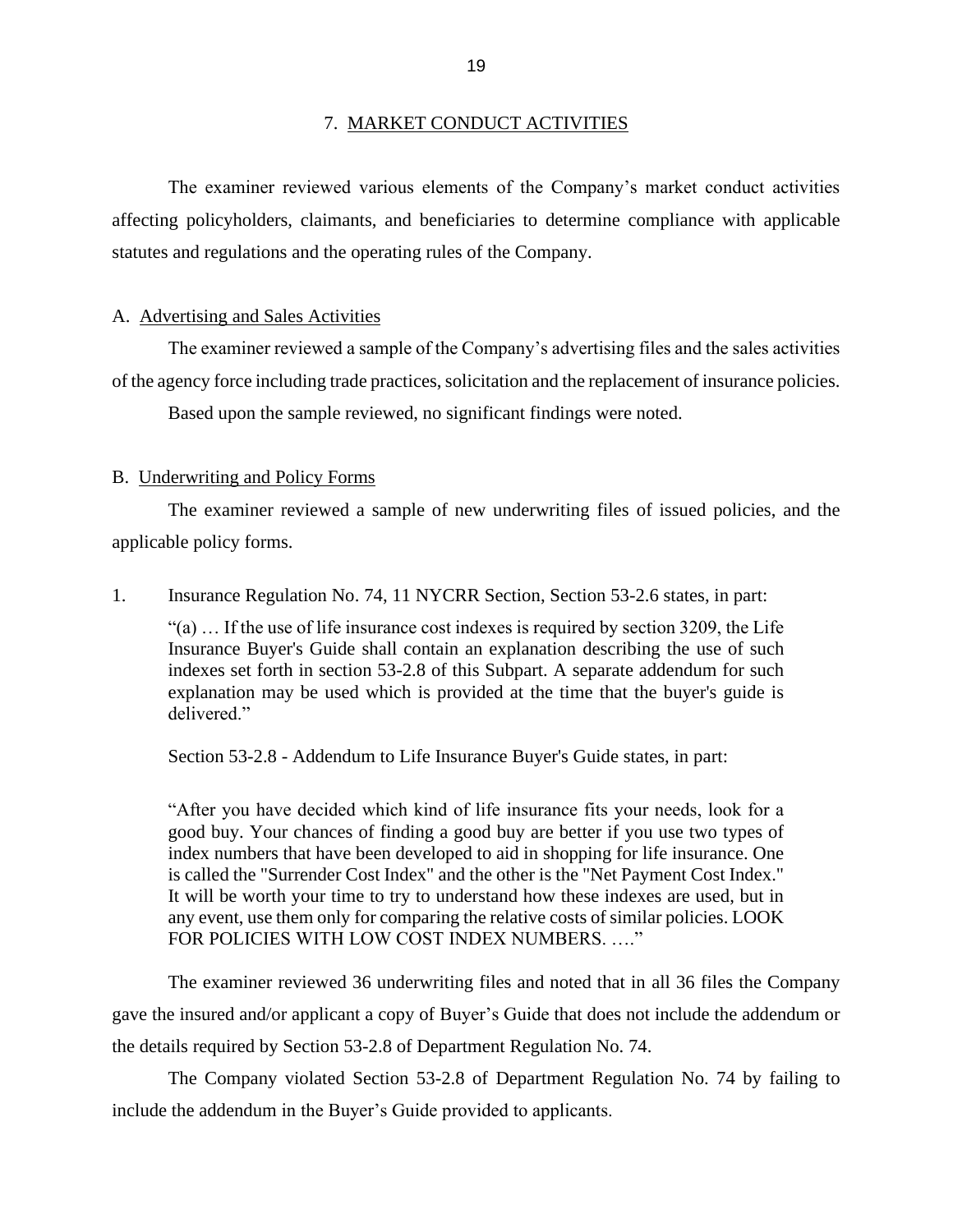The examiner recommends that the Buyer's Guide to include the addendum required pursuant to section 53-2.8 of Department Regulation No. 74 if the use of life insurance cost indexes is required.

2. Section 3209 of the New York Insurance Law states, in part:

"(b) (1) No policy of life insurance shall be delivered or issued for delivery in this state after the applicable effective date, as set forth in subsection (n) of this section, unless the prospective purchaser has been provided with the following:

 (A) a copy of the most recent buyer's guide and the preliminary information required by subsection (d) of this section, at or prior to the time an application is taken…."

Insurance Regulation No. 74, 11 NYCRR, Section 53-3.1 states, in part:

(d) If a policy form is identified by the insurer as one to be marketed with an illustration, a basic illustration prepared and delivered in accordance with this Subpart is required, …"

Insurance Regulation No. 74, 11 NYCRR, Section 53-3.1(e) states, in part:

"Potential enrollees of non-term group life subject to this Subpart shall be furnished a quotation with the enrollment materials. … This quotation shall not be considered an illustration for purposes of this Subpart, but all information provided shall be consistent with the illustrated scale. A basic illustration shall be provided at delivery of the certificate to enrollees for non-term group life who enroll for more than the minimum premium necessary to provide pure death benefit protection…."

The Company's policy form was identified as one to be marketed with an illustration, requiring that a basic illustration prepared and delivered in accordance with Insurance Regulation No. 74, Section 53-3.1. The Company used a quotation pursuant to Section 53-3.1(e) which provides that potential enrollees of non-term group life be furnished a quotation at time of sale, and a basic illustration be provided at policy delivery. The Company then did not furnish the quotation at enrollment. Merely showing a document on a laptop screen does not meet the requirement that the quotation be furnished to the potential enrollee.

Therefore, an illustration should have been provided as required by 11 NYCRR 53-3.1(d) at time of policy application as required by 11 NYCRR 53-3.5(a). The illustration was not provided at or prior to application. Therefore, the preliminary information required by IL Section  $3209(b)(1)(A)$ , and 11 NYCRR 53-2.1 for policies subject to section 4232(b), should have been provided. It was not.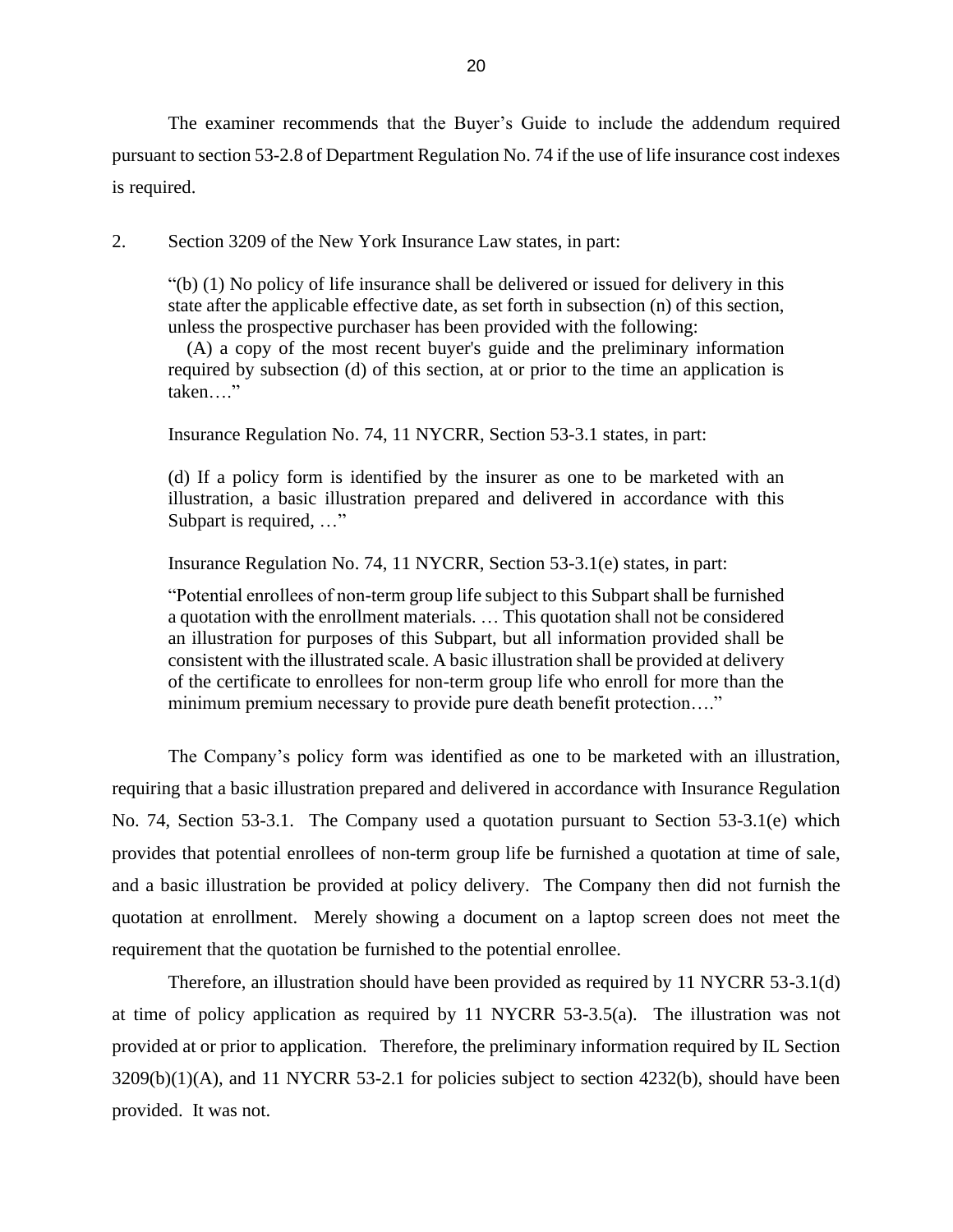The Company violated Insurance Regulation No.74, at 11 NYCRR, Section 53-3.1(d) by failing to prepare and deliver an illustration in compliance with the regulation, for a policy form that was identified to be marketed with an illustration. Since the illustration was not provided, the Company violated Insurance Law Section  $3209(b)(1)(A)$  by not providing preliminary information at or prior to application.

3. Section 53-3.3 of Department Regulation No. 74 states, in part:

#### "(c) *Numeric summary*

(1) Following the narrative summary, a basic illustration shall include a numeric summary of the death benefits and values and the premium outlay and contract premium, as applicable. For a policy that provides for a contract premium, the guaranteed death benefits and values shall be based on the contract premium. Except as provided in subdivision (g) of this Section, this summary shall be shown for at least policy years 5, 10 and 20 and at age 70, if applicable, on the three bases shown below. For multiple life policies the summary shall show policy years 5, 10, 20 and 30; …"

The examiner noted that the illustrations utilized during the examination period did not include Section  $53-3.3(c)(1)$  - numeric summary information for policy years 20 and at age 70, where applicable.

The Company violated Section  $53-3.3(c)(1)$  of Department Regulation No. 74 by utilizing illustrations that do not contain the numeric summary information for policy years 20 and at age 70, where applicable.

#### C. Treatment of Policyholders

The examiner reviewed a sample of lapses processed during the period under review. The examiner also reviewed the various controls involved, checked the accuracy of the computations and traced the accounting data to the books of account.

Section 3211 of New York Insurance Law states, in part:

 $\mathcal{L}(a)(1)$  No policy of life insurance or non-cancellable disability insurance delivered or issued for delivery in this state, and no life insurance certificate delivered or issued for delivery in this state shall terminate or lapse by reason of default in payment of any premium, installment, or interest on any policy loan in less than one year after such default, unless, for scheduled premium policies, a notice shall have been duly mailed at least fifteen and not more than forty-five days prior to the day when such payment becomes due, or for life insurance policies in which the amount and frequency of premiums may vary, no earlier than and within thirty days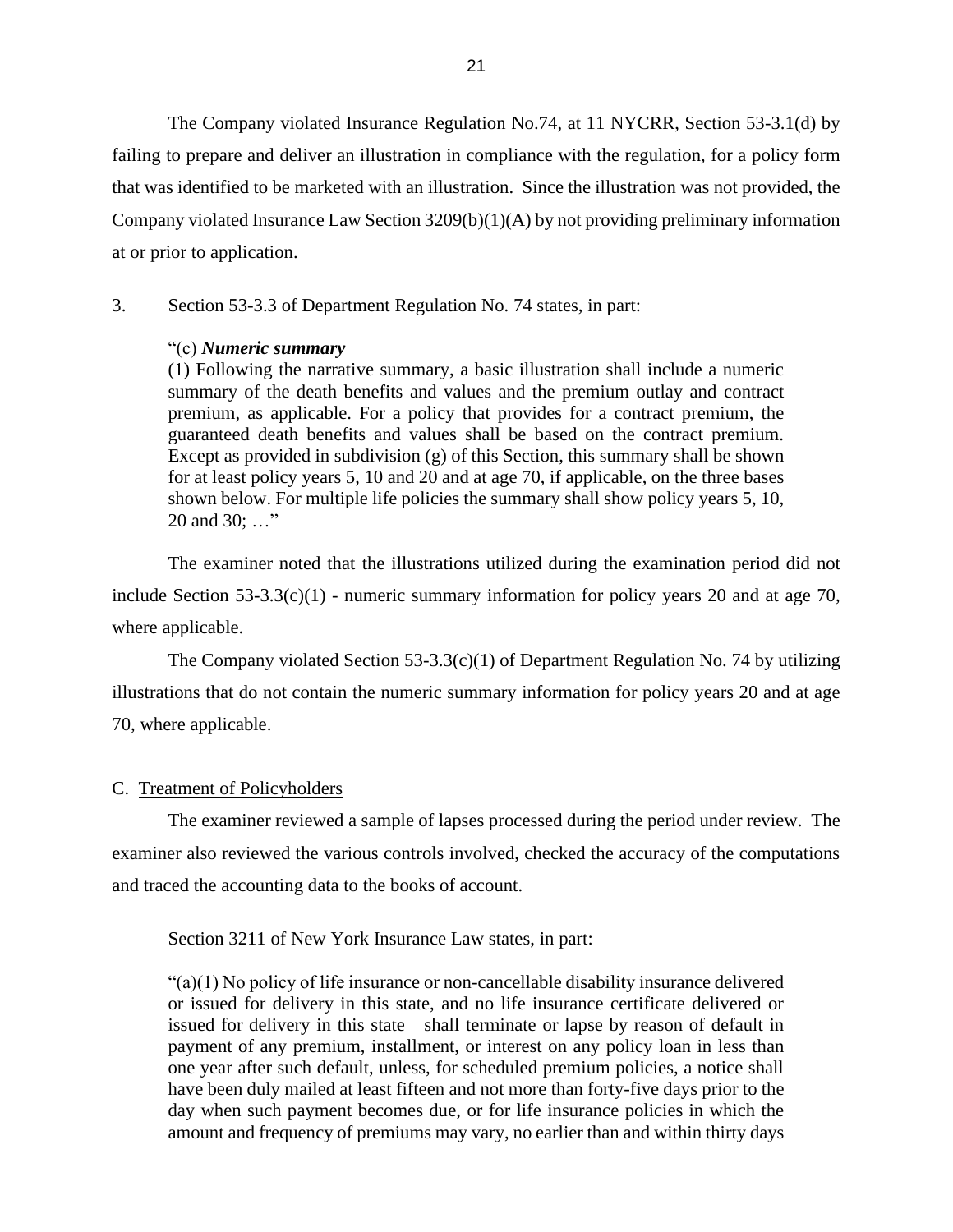after the day when the insurer determines that the net cash surrender value under the policy is insufficient to pay the total charges that are necessary to keep the policy in force . . .

(b) The notice required by paragraph one of subsection (a) hereof shall:

(1) be duly mailed to the last known address of the policyowner, or if any other person shall have been designated in writing to receive such notice, then to such other person;

(2) state the amount of such payment, the date when due, the place where and the person to whom it is payable; and shall also state that unless such payment is made on or before the date when due or within the specified grace period thereafter, the policy shall terminate or lapse except as to the right to any cash surrender value or nonforfeiture benefit . . .

(f) This section shall not apply to:

(2) Any policy of insurance requiring the payment of premiums monthly or at shorter intervals, provided in the case of policies of life insurance the insurer issuing such policy elects with respect to all such policies to mail a written notice within six months after termination or lapse to the insured or to any other person who shall have been designated in writing to receive such notice, stating the type and amount of any automatic nonforfeiture benefit in force."

1. The examiner selected a sample of 32 lapsed policy files for review. In 7 of the 32 (22%) files reviewed, the examiner noted that the Company did not provide the insured with a premium notice prior to termination of the policy. In 18 of the 32 (56%) files reviewed, the initial premium notices were sent anywhere from 31 to 125 days after it was determined that the net cash surrender value under the policy was insufficient to pay the total charges that were necessary to keep the policy in force.

The Company violated Section 3211(a)(1) of the New York Insurance Law by failing to mail the premium notices to seven insureds after it was determined that the net cash surrender value under the policy was insufficient to pay the total charges that were necessary to keep the policy in force, and by failing to mail the premium notices to the other 21 insureds in a timely manner.

2. In the 32 files reviewed, the initial notice, premium due notice, past due notice, and grace period notice did not include the Section 3211(b)(2) statement that unless such payment is made on or before the date when due or within the specified grace period thereafter, the policy shall terminate or lapse except as to the right to any cash surrender value or nonforfeiture benefit.

The Company violated Section  $3211(b)(2)$  of the New York Insurance Law by failing to include a statement that unless such payment is made on or before the date when due or within the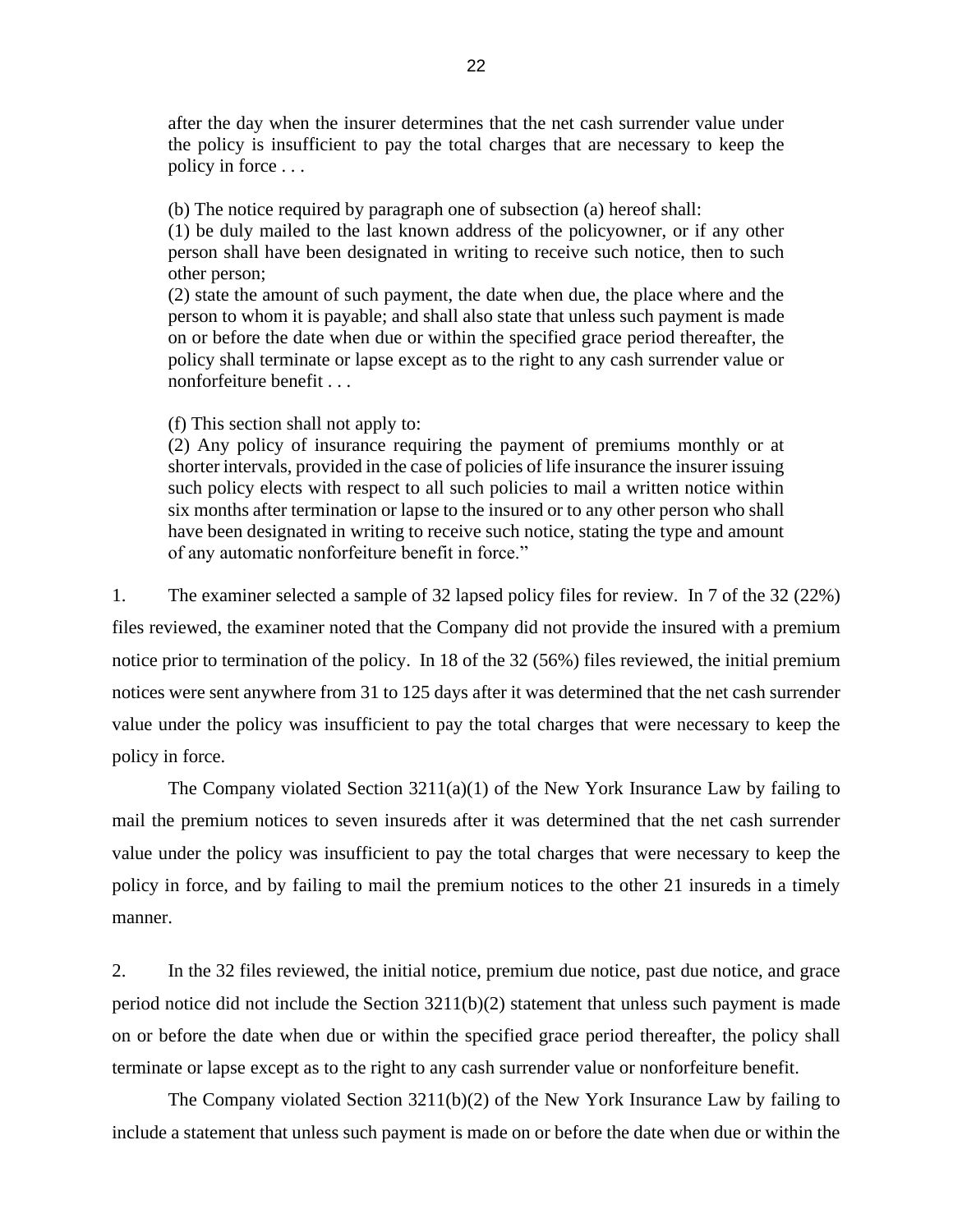specified grace period thereafter, the policy shall terminate or lapse except as to the right to any cash surrender value or nonforfeiture benefit on the premium, past due or grace period due notices.

3. The examiner recommends that in cases where proper lapse notice was not provided. the Company investigate and pay the appropriate beneficiary or beneficiaries, the total death benefit due under the policies where death occurred within one year of policy lapse processing.

4. The examiner also noted that the Company has no written rules, guidelines or manual in place for processing policy lapses and terminations.

The examiner recommends that a written guideline be developed by the Company to address the disclosure and timeliness requirements of Section 3211 of New York Insurance Law.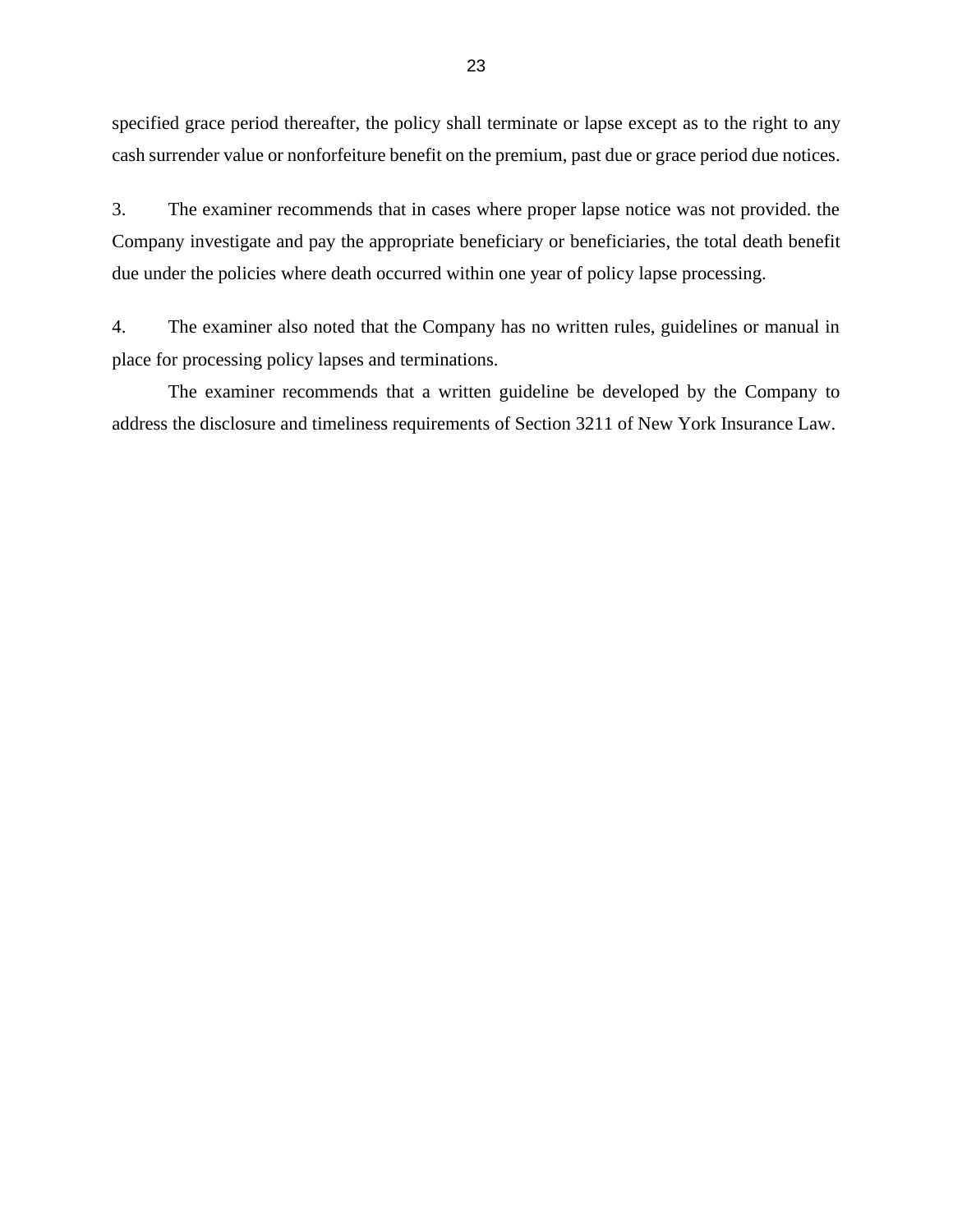## 8. SUMMARY AND CONCLUSIONS

Following are the violations and recommendations contained in this report:

| Item         | Description                                                                                                                                                                                                                                                                                                                                                                                                                             | Page $No(s)$ . |
|--------------|-----------------------------------------------------------------------------------------------------------------------------------------------------------------------------------------------------------------------------------------------------------------------------------------------------------------------------------------------------------------------------------------------------------------------------------------|----------------|
| $\mathbf{A}$ | The examiner recommends that the Company, TVBSI and TIC adhere to the<br>terms of their agreements in a manner that is fair and equitable and as filed<br>with the Superintendent.                                                                                                                                                                                                                                                      | 8              |
| B            | The Company violated Sections 91.3 and $91.4(a)(5)(f)(1)$ of Department<br>Regulation No. 33 by failing to allocate administrative and investment<br>advisory expenses for services received from affiliates in the same manner<br>that was used to allocate expenses to the major annual statement lines of<br>business.                                                                                                               | 9              |
| $\mathbf C$  | The Company violated Section 4211(a) of the New York Insurance Law by<br>failing to notify the Superintendent at least ten days prior to the election of<br>directors. The Company also violated Section 4211(b) of the New York<br>Insurance Law by failing to notify the Superintendent at least ten days prior<br>to elected directors taking office.                                                                                | 11             |
| D            | The Company violated Section 53-2.8 of Department Regulation No. 74 by<br>failing to include the addendum in the Buyer's Guide provided to applicants.                                                                                                                                                                                                                                                                                  | 19             |
| E            | The examiner recommends that the Buyer's Guide to include the addendum<br>required pursuant to section 53-2.8 of Department Regulation No. 74 if the<br>use of life insurance cost indexes is required.                                                                                                                                                                                                                                 | 20             |
| $\mathbf{F}$ | The Company violated Insurance Regulation No.74, at 11 NYCRR, Section<br>53-3.1(d) by failing to prepare and deliver an illustration in compliance with<br>the regulation, for a policy form that was identified to be marketed with an<br>illustration. Since the illustration was not provided, the Company violated<br>Insurance Law Section $3209(b)(1)(A)$ by not providing preliminary<br>information at or prior to application. | 21             |
| G            | The Company violated Section $53-3.3(c)(1)$ of Regulation No. 74 by<br>utilizing illustrations that do not contain all required disclosures.                                                                                                                                                                                                                                                                                            | 21             |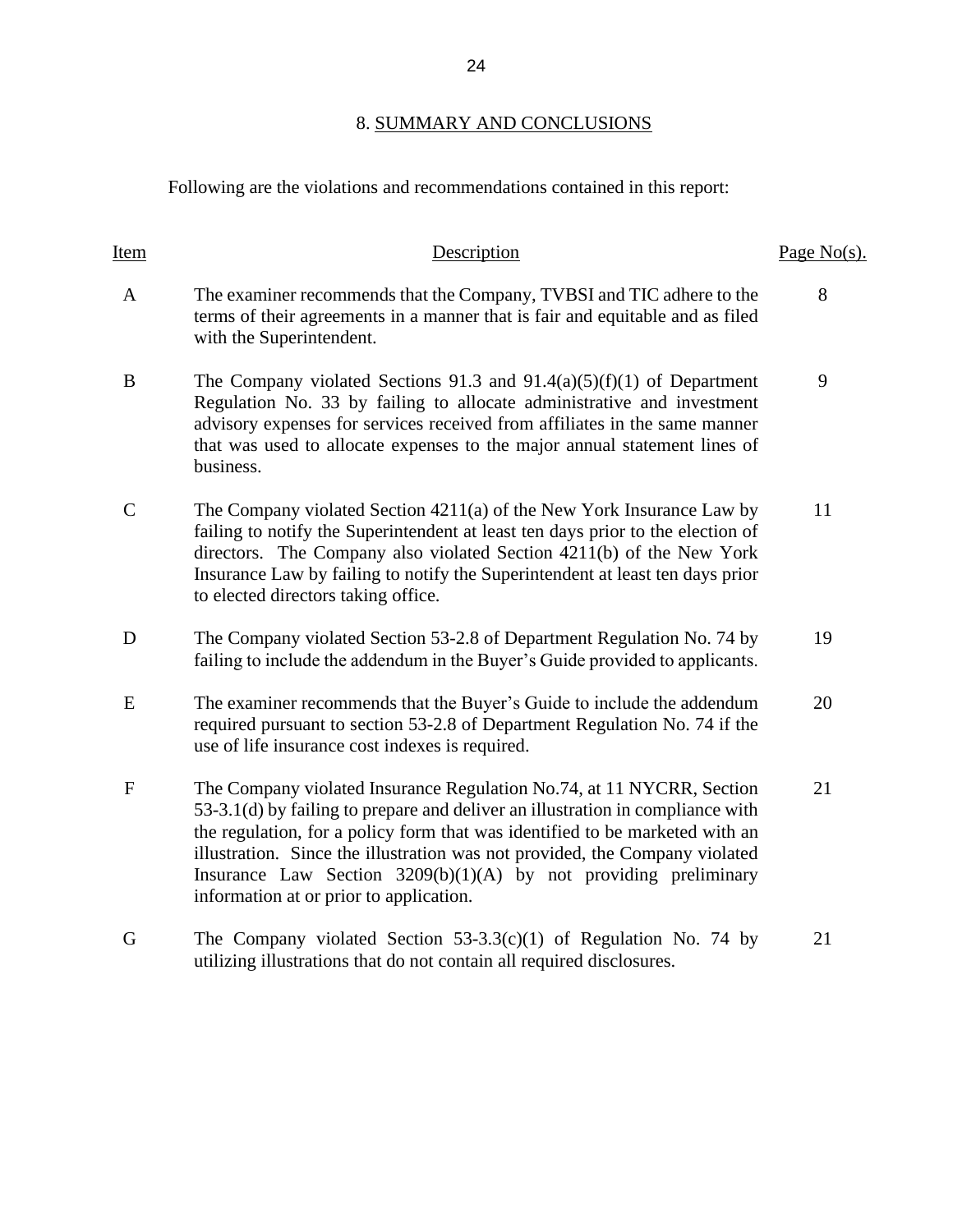| Item | Description                                                                                                                                                                                                                                                                              | Page No(s). |
|------|------------------------------------------------------------------------------------------------------------------------------------------------------------------------------------------------------------------------------------------------------------------------------------------|-------------|
| H    | The Company violated Section $3211(a)(1)$ by failing to provide premium<br>notice prior to termination of policy, and Section $3211(b)(2)$ by providing<br>premium notice with incomplete disclosures.                                                                                   | $22 - 23$   |
|      | The examiner recommends that in cases where proper lapse notice was not<br>provided, the Company investigate and pay the appropriate beneficiary or<br>beneficiaries, the total death benefit due under the policies where death<br>occurred within one year of policy lapse processing. | 23          |
|      | The examiner recommends that a written guideline be developed by the<br>Company to address the disclosure and timeliness requirements of Section<br>3211 of New York Insurance Law.                                                                                                      | 23          |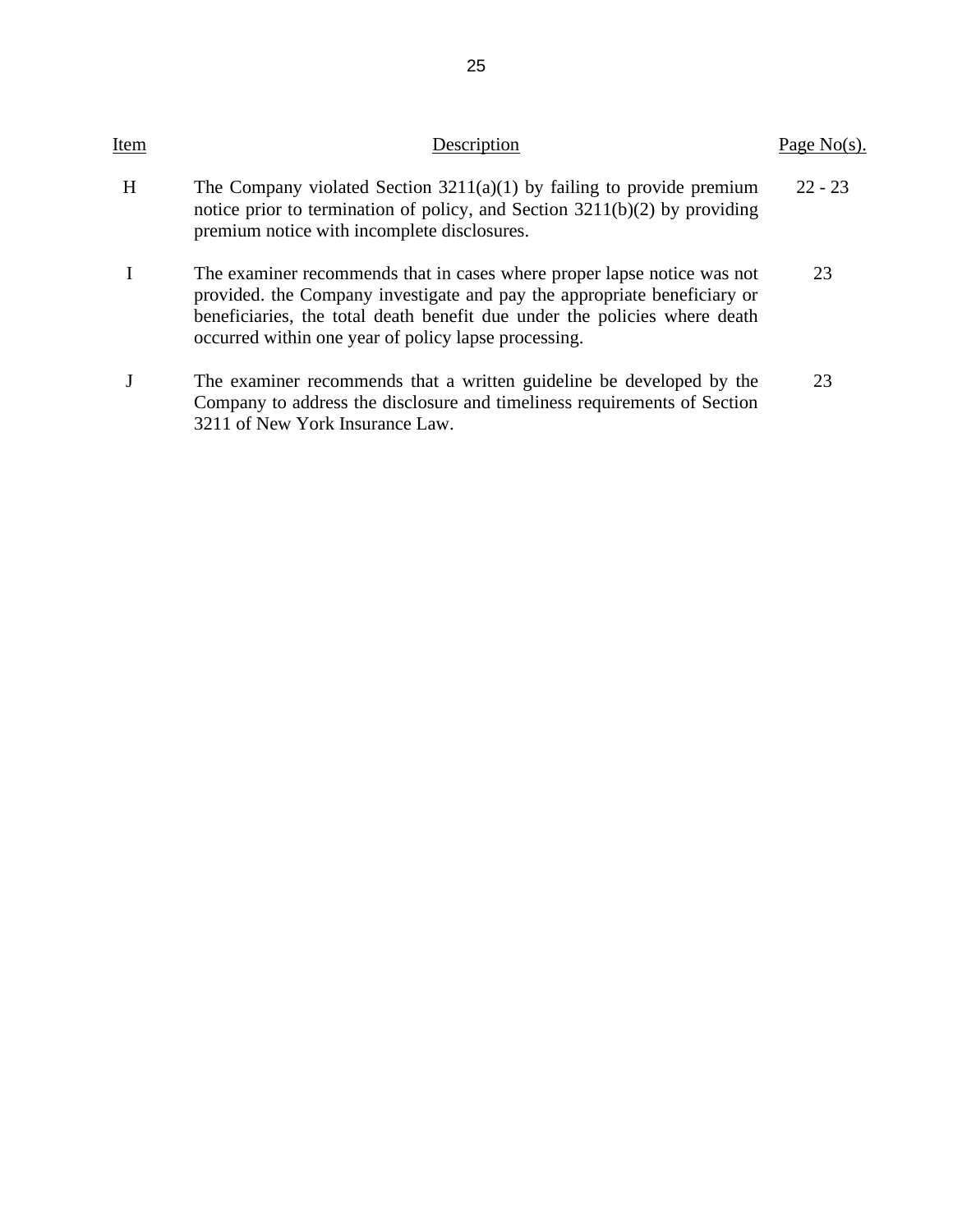Respectfully submitted,

 $\sqrt{s}$ /

Flora Egbuchulam Senior Examiner

STATE OF NEW YORK ) )SS: COUNTY OF NEW YORK )

Flora Egbuchulam, being duly sworn, deposes and says that the foregoing report, subscribed by her, is true to the best of her knowledge and belief.

 $\sqrt{s/}$ 

Flora Egbuchulam Senior Examiner

Subscribed and sworn to before me

this day of